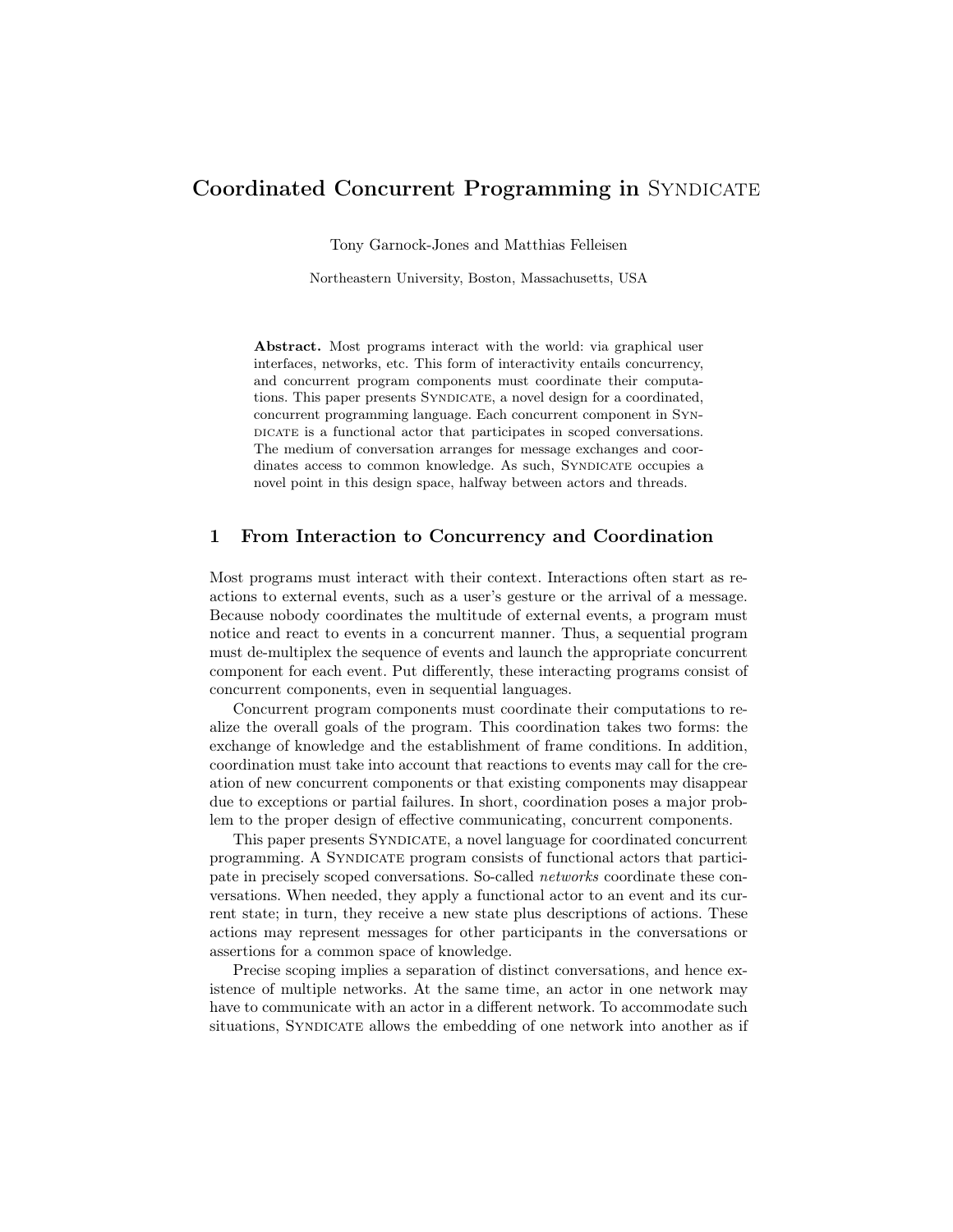```
Programs P \in \mathbb{P} ::= actor f u \overrightarrow{a} \ \vert net \overrightarrow{P}Leaf functions f \in \mathbb{F} = \mathbb{E} \times \mathbb{V} \longrightarrow_{total} \mathbb{A} \times \mathbb{V} + \mathbb{E} \mathbb{I} \mathbb{r}Values u, v \in V (first-order data; numbers, strings, lists, trees, sets, etc.)
           Events e \in \mathbb{E} ::= \langle c \rangle \mid \piActions a \in \mathbb{A} := \langle c \rangle | \pi | PAssertions c, d \in \mathbb{S} ::= u | ?c | cAssertion sets \pi \in \mathbb{R} = \mathcal{P}(\mathbb{S})
```
Fig. 1: Syntax of SYNDICATE Programs

the first were just an actor within the second. In other words, networks simultaneously scope and compose conversations. The resulting tree-structured shape of networked conversations corresponds both to tree-like arrangements of containers and processes in modern operating systems and to the nesting of layers in network protocols [1]. SYNDICATE thus unifies the programming techniques of distributed programming with those of coordinated concurrent programming.

By construction, Syndicate networks also manage resources. When a new actor appears in a conversation, a network allocates the necessary resources. When an actor fails, it deallocates the associated resources. In particular, it retracts all shared st[at](#page-1-0)e associated with the actor, thereby making the failure visible to interested participants. Syndicate thus solves notorious problems of service discovery and resource management in the coordination of communicating components.

<span id="page-1-0"></span>In sum, Syndicate [o](#page-10-0)ccupies a novel point in the design space of coordinated concurrent (functional) components (sec. 2), sitting firmly between a threadbased wo[rld](#page-18-0) wit[h](#page-21-0) sharing and local-state-only, message-passing actors. Our design for Syndicate includes two additional contributions: an efficient protocol for incrementally maintaining the common knowledge base and a trie-based data structure for efficiently indexing into it (sec. 3). Finally, our paper presents evaluations concerning the fundamental performance characteristics of SYNDICATE a[s w](#page-25-0)ell as its pragmatics (secs. 4 and 5).

## 2 SYNDICATE

Syndicate is a new language directly inspired by our previous work on Network Calculus (NC) [2]. It generalizes NC's "observation" mechanism into a means of asserting and monitoring common group state. In SYNDICATE, NC's subscriptions are a special case of general assertions, which simplifies the syn-tax, semantics and programming model. [S](#page-25-1)YNDICATE t[hus](#page-25-2) supports Actor-style point-to-point, NC-style multicast, and a novel form of assertion-set-based communication in a uniform mechanism. This section describes SYNDICATE using mathematical syntax and semantics. It includes examples and concludes with theorems about SYNDICATE's key properties. The remainder of the paper reports on our prototype implementations based on Javascript [3] and Racket [4].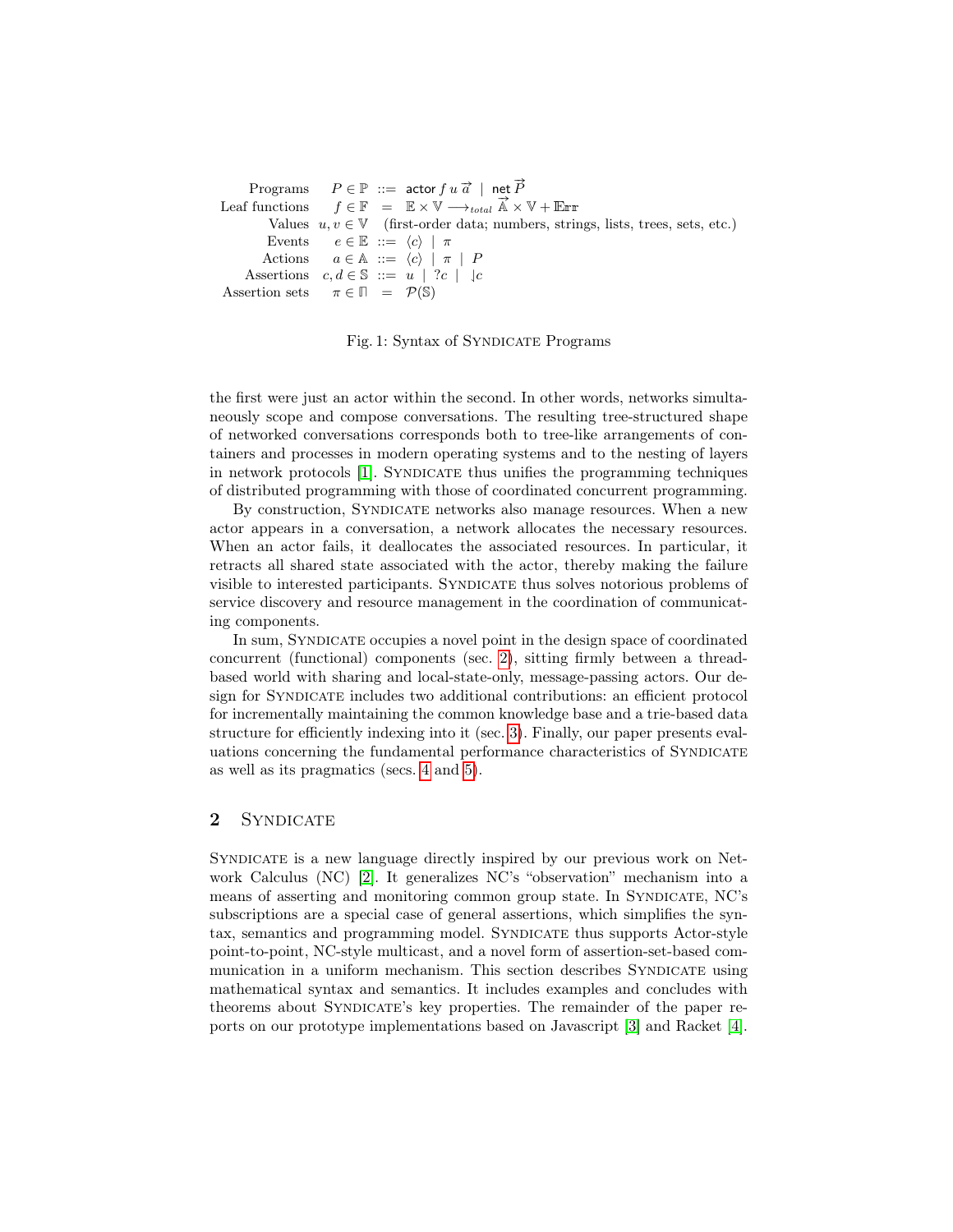#### 2.1 Abstract SYNDICATE Syntax and Informal Semantics

Fig. 1 displays the syntax of SYNDICATE programs. Each program  $P$  consists of a single actor: either a leaf actor or a network actor. A leaf actor has the shape actor  $f u \vec{a}$ , comprising not only its event-transducing behavior function f but also a piece of actor-private state u and a sequence of initial actions  $\vec{a}$ . A network actor creates a group of communicating ac[to](#page-1-1)rs, and consists of a sequence of programs prefixed with the keyword net.

Leaf actor functions consume an event plus their current state. The function computes a sequence of desired actions plus a state value. Behavior functions are total, though termination via an exception is acceptable. We call the latter a crash. These constraints are reflected in the type associated with  $f$ ; see fig. 1.

In the  $\lambda$ -calculus, a program is usually a combination of an inert part—a function value—and an input value. In SYNDICATE, delivering an event to an actor is analogous to such an application. However, the pure  $\lambda$ -calculus has no analogue of the actions produced by SYNDICATE actors.

A Syndicate actor may produce actions like those in the traditional Actor model, namely sending messages  $\langle c \rangle$  and spawning new actors P, but it may also produce state change notifications  $\pi$ . The latter convey sets of assertions an actor wishes to publish in its network's *shared dataspace*. Each such set completely replaces all previous assertions made by that actor; to retract an assertion, the actor issues a state change notification [act](#page-10-0)ion lacking the assertion concerned.

We take the liberty of using wildcard  $\star$  as a form of assertion set comprehension. For now, when we write expressions such as  $\{(a, \star)\}\)$ , we mean the set of all pairs having the atom **a** on the left. Similarly,  $\{? \star \}$  means  $\{?c \mid c \in \mathbb{S}\}.$  Clearly, implementers must take pains to keep representations of sets specified in this manner tractable. We discuss this issue in more detail in sec. 3;

When an actor issues an assertion of shape  $\mathcal{C}c$ , it expresses an interest in being informed of all assertions  $c$ . In other words, an assertion ? $c$  acts as a subscription to  $c$ . Similarly, ?? $c$  specifies interest in being informed about assertions of shape ?c, and so on. The network sends a state change notification event to an actor each time the set of assertions matching the actor's interests changes.

An actor's subscriptions are assertions like any other. State change notifications thus give an actor control over its subscriptions as well as over any other information it wishes to make available to its peers or acquire from them.

Our examples use a mathematical notation to highlight the essential aspects of Syndicate's coordination abilities without dwelling on language details. We use italic text to denote variables and monospace to denote literal atoms and strings. In places where SYNDICATE demands a sequence of values, for example the  $\vec{a}$  in an actor action, our language supplies a single list value  $[a_1, ..., a_n]$ . We include list comprehensions  $[a \in A, P(a),...]$  because actors frequently need to construct, filter, and transform sequences of values. Similarly, we add syntax for sets  $\{c_1, ..., c_n\}$ , including set comprehensions  $\{c \mid c \in \mathbb{S}, P(c), ...\}$ , and for tuples  $(v_1, ..., v_n)$ , to represent the sets and tuples needed by SYNDICATE. We write constructors for actions and events just as in SYNDICATE: that is,  $\langle \cdot \rangle$  constructs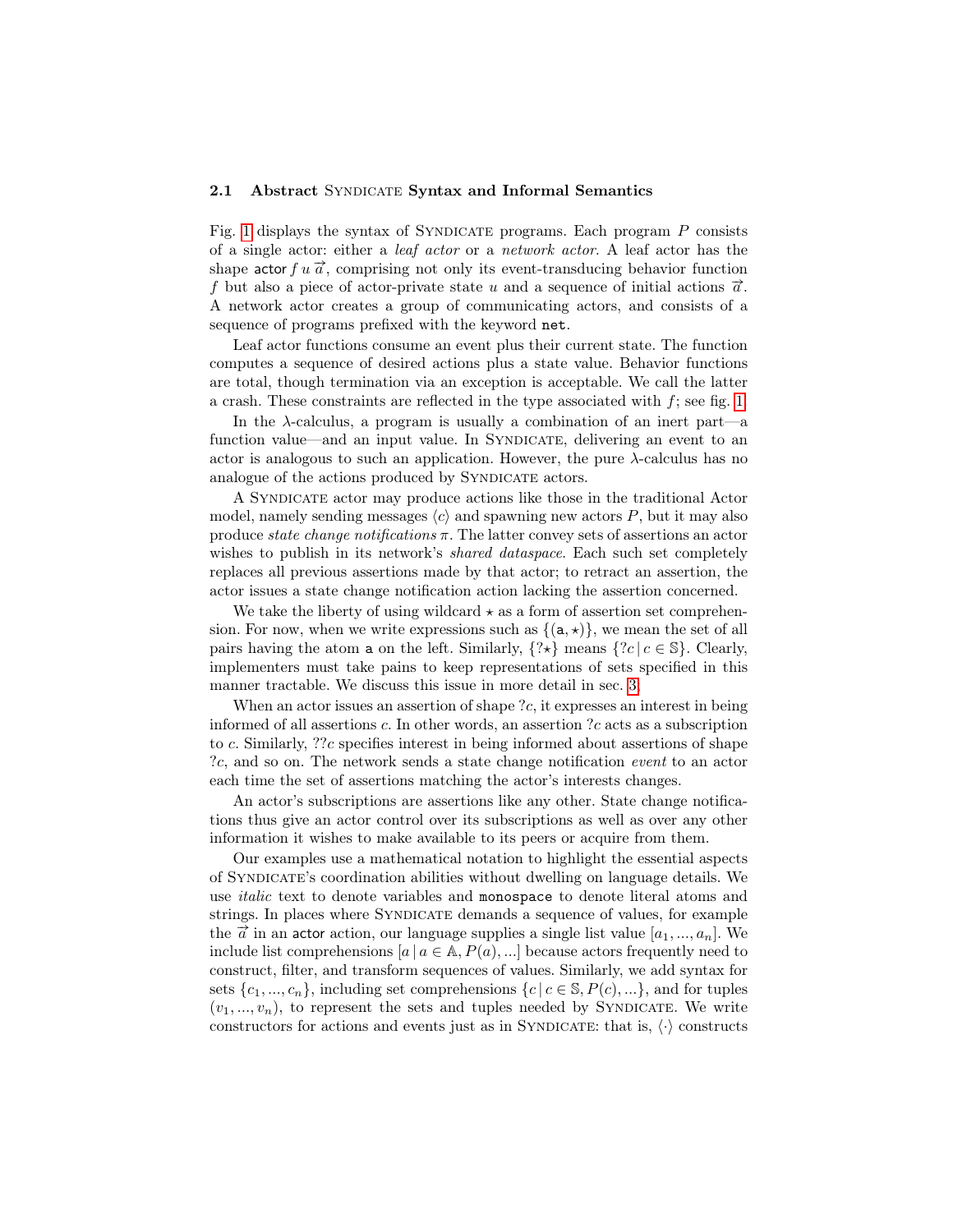a message event or action;  $\cdot \cdot$ , an "interest" assertion;  $\cdot \cdot$ , a cross-layer assertion; and actor and net, actions which spawn new actors.

We define functions using patterns over the language's values. For example, the leaf function definition

$$
box \ \langle(\texttt{set},id,v_c)\rangle \ v_o = ([\{?(\texttt{set},id,\star),(\texttt{value},id,v_c)\}],v_c)
$$

introduces a function  $box$  that expects two arguments: a SYNDICATE message and an arbitrary value. The  $\langle (\text{set}, id, v_c) \rangle$  pattern for the former says it must consist of a triple with set on the left and arbitrary values in the center and right field. The function yields a pair whose left field is a sequence of actions and whose right one is its new state value  $v_c$ . The sequence of actions consists of only one element: a state change notification action bearing an assertion set. The assertion set is written in part using a wildcard denoting an infinite set, and in part using a simple value. The resulting assertion set thus contains not only the triple (value,  $id, v_c$ ) but also the infinite set of all ?-labelled triples with set on the left and with id in the middle.

### <span id="page-3-0"></span>2.2 Some SYNDICATE Programs

Suppose we wish to create an actor X with an interest in the price of milk. Here is how it might be written:

actor 
$$
f_X u_X
$$
 [{?(price, milk, \*)}]

Its initial action is a state change notification containing the assertion set

$$
\{?(\texttt{price}, \texttt{milk}, c) \mid c \in \mathbb{S}\}
$$

If some peer Y previously asserted ( $\text{price}, \text{milk}, 1.17$ ), this assertion is immediately delivered to X in a state change notification event. Infinite sets of interests thus act as query patterns over the shared dataspace.

Redundant assertions do not cause change notifications. If actor Z subsequently also asserts (price, milk, 1.17), no notification is sent to X, since X has already been informed that (price, milk, 1.17) has been asserted. However, if Z instead asserts (price, milk, 9.25), then a change notification is sent to X containing both asserted prices.

Symmetrically, it is not until the last assertion of shape ( $\text{price}, \text{milk}, p$ ) for some particular  $p$  is retracted from the network that X is sent a notification about the lack of assertions of shape ( $\text{price}, \text{milk}, p$ ).

When an actor crashes, all its assertions are automatically retracted. By implication, if no other actor is making the same assertions at the time, then peers interested in the crashing actor's assertions are sent a state change notification event informing them of the retraction(s).

For a different example, consider an actor representing a shared mutable reference cell holding a number. A new box is created by choosing a name id and launching the actor

$$
\mathsf{actor}~box~0\left[ \{?(\mathtt{set},\mathit{id},\star),(\mathtt{value},\mathit{id},0) \} \right]
$$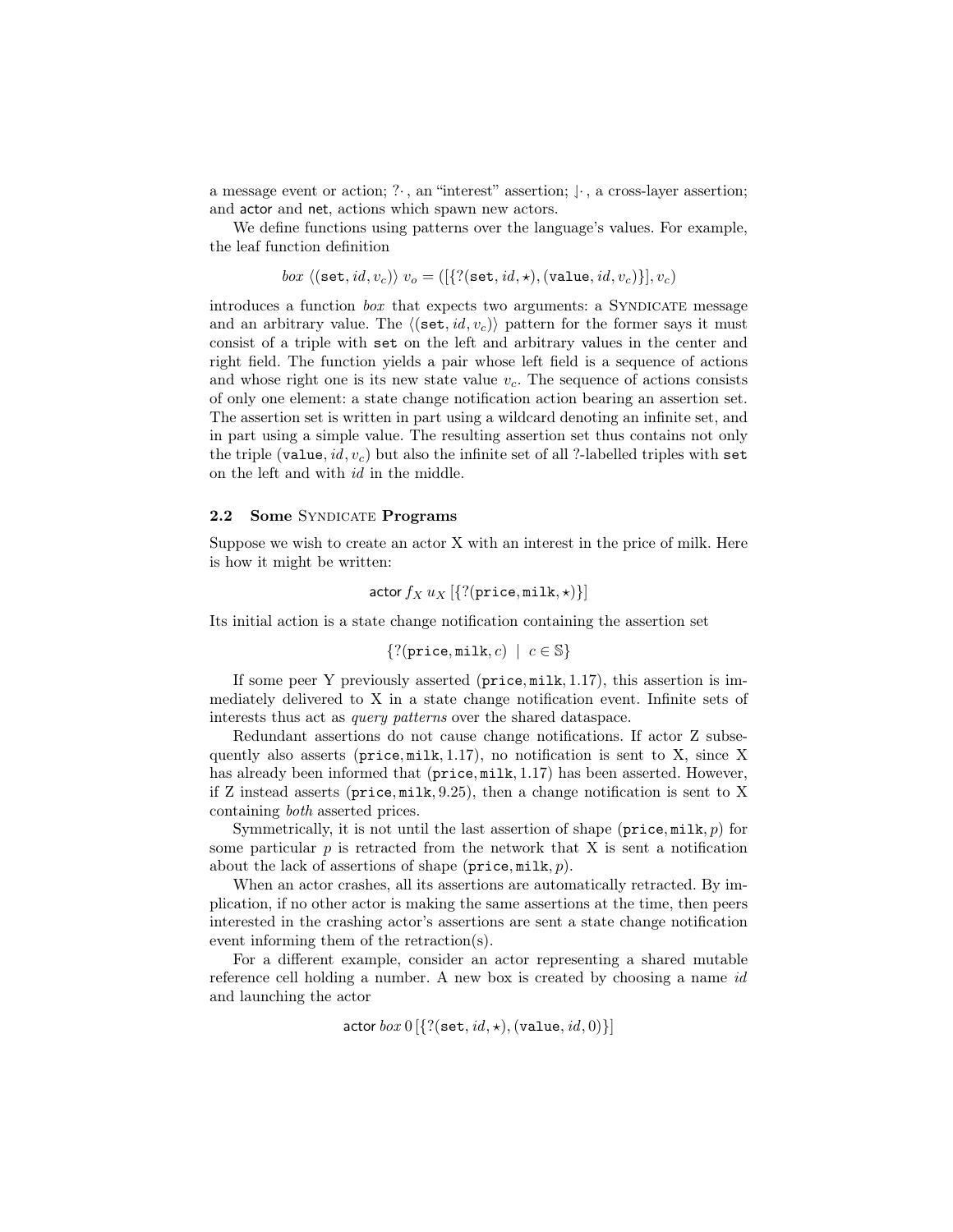The new actor's first action asserts both its interest in set messages labelled with  $id$  as well as the fact that the value of box  $id$  is currently 0. Its behavior is given by the function box from sec. 2.1. Upon receipt of a set message bearing a new value  $v_c$ , the actor replaces its private state value with  $v_c$  and constructs a single action specifying the new set of facts the actor wants to assert. This new set of facts includes the unchanged set-message subscription as well as a new value fact, thereby replacing  $v<sub>o</sub>$  with  $v<sub>c</sub>$  in the shared dataspace.

To read the value of the box, clients either include an appropriate assertion in their initially declared interests or issue it later:

actor  $boxClient$  ()  $[\{?(\mathtt{value}, id, \star)\}]$ 

As corresponding facts come and go in response to actions taken by the box actor they are forwarded to interested parties. For example, an actor that increments the number held in the box each time it changes would be written

$$
boxClient\{(\mathtt{value}, id, v)\} () = ([\langle (\mathtt{set}, id, v+1) \rangle], () )
$$

Our next example demonstrates demand matching. The need to measure demand for some service and allocate resources in response appears in different guises in a wide variety of concurrent systems. Here, we imagine a client, A, beginning a conversation with some service by adding (hello, A) to the shared dataspace. In response, the service should create a worker actor to talk to A.

The "listening" part of the service is spawned as follows:

actor  $demandMatcher \emptyset$  [{?(hello,  $\star$ )}]

Its behavior function is defined as follows:

demandMatcher  $\pi_{new} \pi_{old} = ([mkWorker x \mid (hello, x) \in \pi_{new} - \pi_{old}], \pi_{new})$ 

The actor-private state of demandMatcher,  $\pi_{old}$ , is the set of currently-asserted hello tuples.<sup>1</sup> The incoming event,  $\pi_{new}$ , is the newest version of that set from the environment. The demand matcher performs set subtraction to determine newly-appeared requests and calls a helper function mkWorker to produce a matching service actor for each:

 $mkWorker x =$  actor worker (initialStateFor x) (initialActionsFor x)

Thus, when (hello, A) first appears as a member of  $\pi_{new}$ , the demand matcher invokes mkWorker A, which [yie](#page-5-0)lds a request to create a new worker actor that talks to client A. The conversation between A and the new worker proceeds from there. A more sophisticated implementation of demand matching might maintain a pool of workers, allocating incoming conversation requests as necessary.

Our final example demonstrates an architectu[ral](#page-14-0) pattern seen in operating systems, web browsers, and cloud computing. Fig. 2 sketches the architecture of a Syndicate program implementing a word processing application with multiple open documents, alongside other applications and a file server actor. The "Kernel" network is at the bottom of this tree-like representation of containment.

<sup>&</sup>lt;sup>1</sup> Our implementations of SYNDICATE internalise assertion sets as *tries* (sec. 3.3)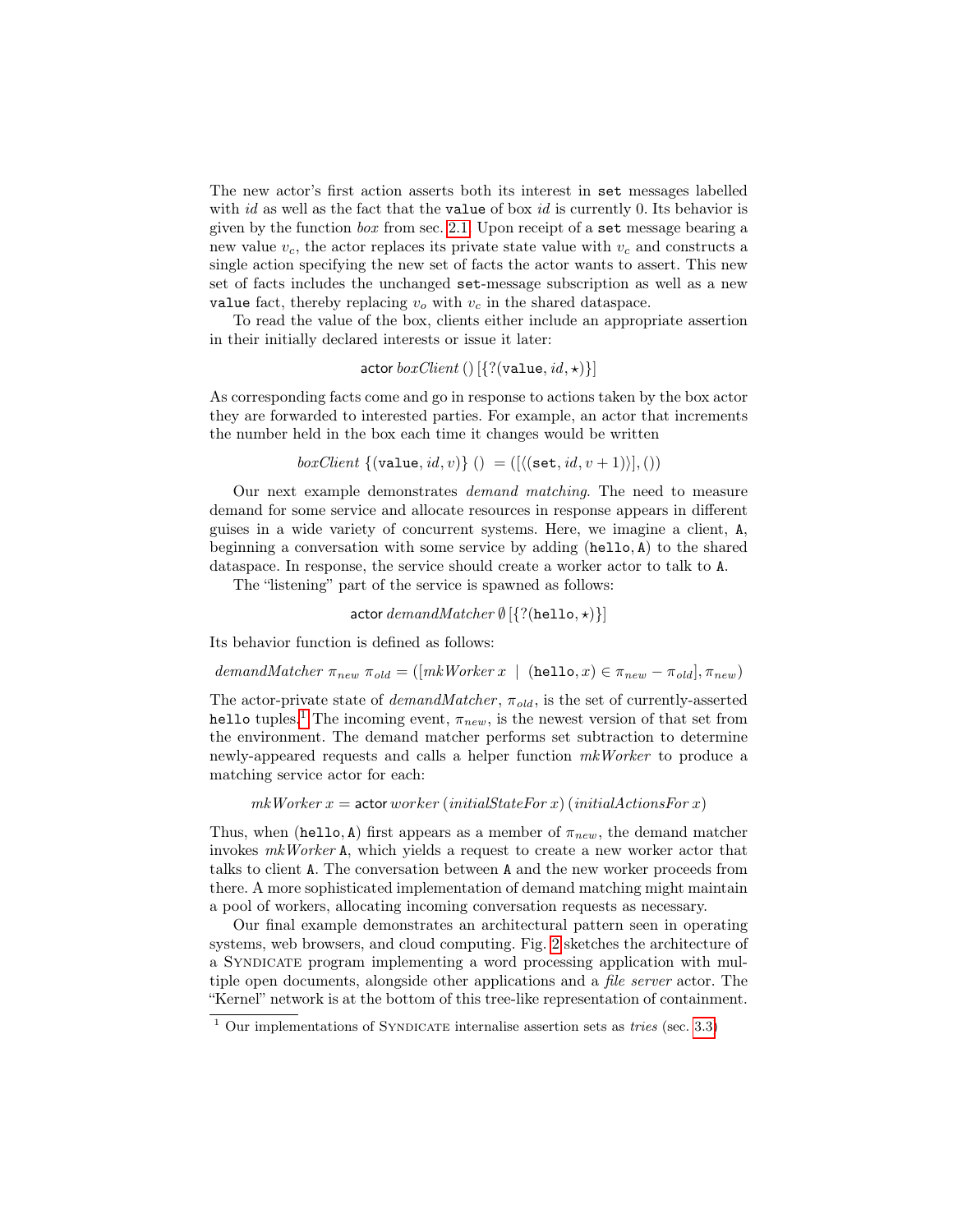<span id="page-5-0"></span>

Fig. 2: Layered File Server / Word Processor architecture

The hierarchical nature of SYNDICATE means that each network has a containing network in turn. Actors may interrogate and augment assertions in the dataspaces of containing networks by prefixing assertions relating to the nth relative network layer with n harpoons  $\Box$ . SYNDICATE networks relay  $\Box$ -labelled assertions outward and relay assertions matching  $\vert$ -labelled interests inward.

In this example, actors representing open documents communicate directly with each other—via a local network scoped to the word processor—and only indirectly with other actors in the system. When the actor for a document decides that it is time to save its content to the file system, it issues a message such as

$$
\langle \texttt{|\texttt{(save, "novel.txt", "Call me Ishmael."})} \rangle
$$

into its local network. The harpoon  $($   $)$  signals that, like a system call in regular software applications, the message is intended to be relayed to the *next outermost* network—the medium connecting the word processing application as a whole to its peers. Once the message is relayed, the message

$$
\langle (\texttt{save},\texttt{"novel.txt",\texttt{"Call me Ishmael."}) \rangle
$$

is issued into the outer network, where it may be processed by the file server. The harpoon is removed as part of the relaying operation, and no further harpoons remain, indicating that the message should be processed here, at this network.

The file server responds to two protocols, one for writing files and one for reading file contents and broadcasting changes to files as they happen. These protocols are articulated as two subscriptions:

$$
\{?(\texttt{save}, \star, \star), ??(\texttt{contents}, \star, \star)\}
$$

The first indicates interest in save messages. When a save message is received, the server stores the updated file content.

The second indicates interest in subscriptions in the shared dataspace, an interest in interest in file contents. This is how the server learns that peers wish to be kept informed of the contents of files under its control. The file server is told each time some peer asserts interest in the contents of a file. In response, it asserts facts of the form

```
(contents, "novel.txt", "Call me Ishmael.")
```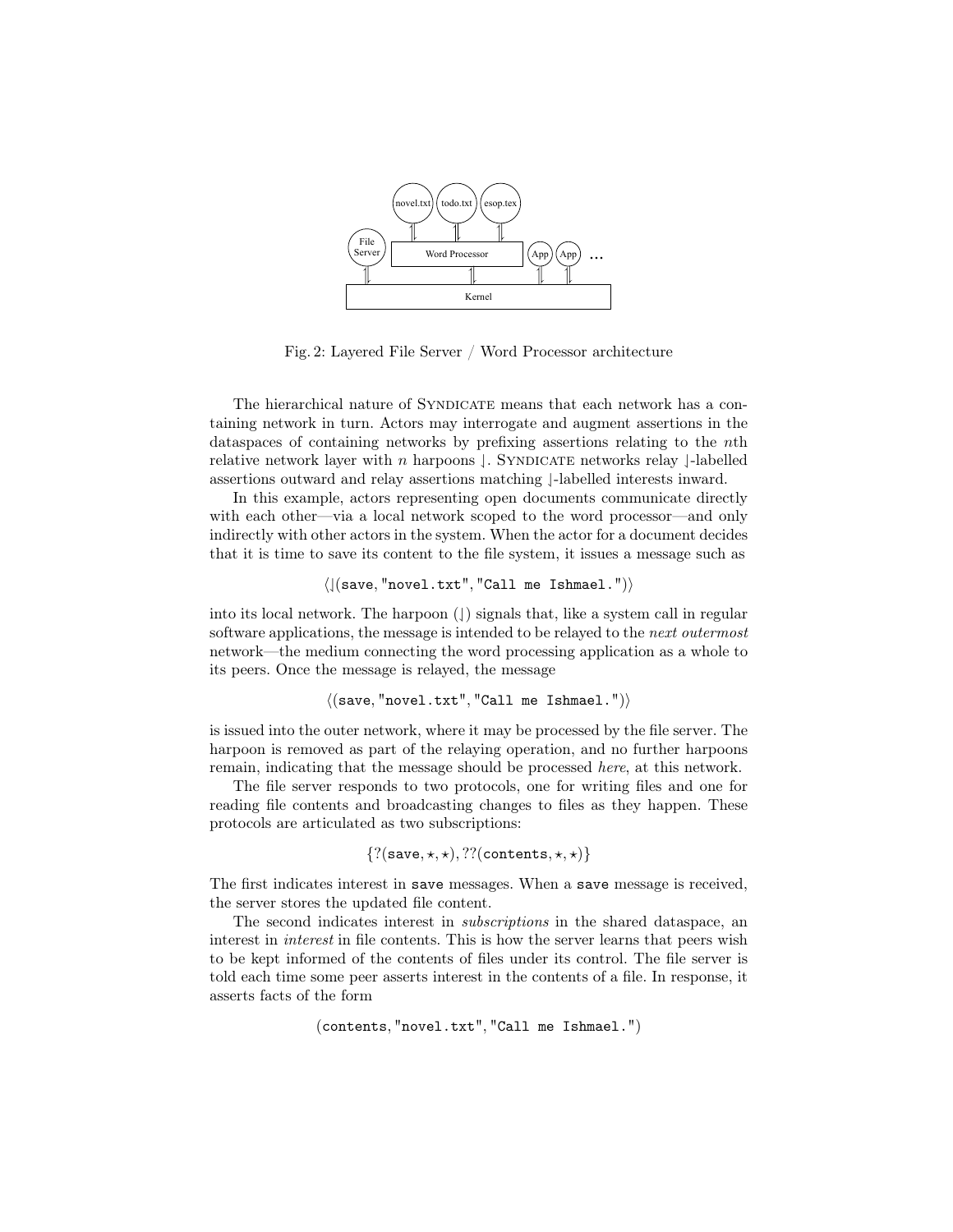and keeps them up-to-date as save commands are received, finally retracting them when it learns that peers are no longer interested. In this way, the shared dataspace not only acts as a kind of cache for the files maintained on disk, but also doubles as an inotify-like mechanism [6] for signalling changes in files.

Our examples illustrate the key properties of SYNDICATE and their unique combination. Firstly, the box and demand-matcher examples show that Syndicate conversations may involve many parties, generalizing the Actor model's point-to-point conversations. At the same time, the file server example shows that Syndicate conversations are more precisely bounded than those of traditional Actors. Each of its networks crisply delimits its contained conversations, each of which may therefore use a task-appropriate language of discourse.

Secondly, all three examples demonstrate the shared-dataspace aspect of Syndicate. Assertions made by one actor can influence other actors, but cannot directly alter or remove assertions made by others. The box's content is made visible through an assertion in the dataspace, and any actor that knows id can retrieve the assertion. The demand-matcher responds to changes in the dataspace that denote the existence of new conversations. The file server makes file contents available through assertions in the (outer) dataspace, in response to clients placing subscriptions in that dataspace.

Finally, Syndicate places an upper bound on the lifetimes of entries in the shared space. Items may be asserted and retracted by actors at will in response to incoming events, but when an actor crashes, all of its assertions are automatically retracted. If the box actor were to crash during a computation, the assertion describing its content wou[ld](#page-25-3) be visibly withdrawn, and peers could take some compensating action. The demand matcher can be enhanced to monitor supply as well as demand and to take corrective action if some worker instance exits unexpectedly. The combination of this temporal bound on assertions with SYNDICATE's state change notifications gives good failure-signalling and faulttolerance properties, improving on those seen in Erlang [7].

#### 2.3 Formal SYNDICATE Semantics

Fig. 3a shows the syntax of Syndicate machine configurations, along with a metafunction boot, which loads programs in P into starting machine states in **Σ**.

The reduction relation operates on actor states  $\Sigma = \vec{e} \triangleright B \triangleright \vec{a}$ , which are triples of a sequence of events  $\vec{e}$  destined for the actor, the actor's behavior and state B, and a sequence of actions  $\vec{a}$  issued by the actor and destined for processing by its containing network. The behavior and state of leaf actors is a pair  $(f, u)$ ; the behavior of a network actor is determined by the reduction rules of SYNDICATE, and its state is a *configuration*.

Network Configurations C comprise three registers: a sequence of actions to betwork Configurations C comprise three registers: a sequence of actions to<br>be performed  $(k, a)$ , each labelled with some *location k* denoting the origin of the action; the current contents of the shared dataspace  $R$ ; and a sequence of actors  $\ell \mapsto \Sigma$  residing within the configuration. Each actor is assigned a locally-unique *label*  $\ell$ *,* scoped strictly to the configuration and meaningless outside. Labels are never made visible to leaf actors: they are an internal matter, used solely as part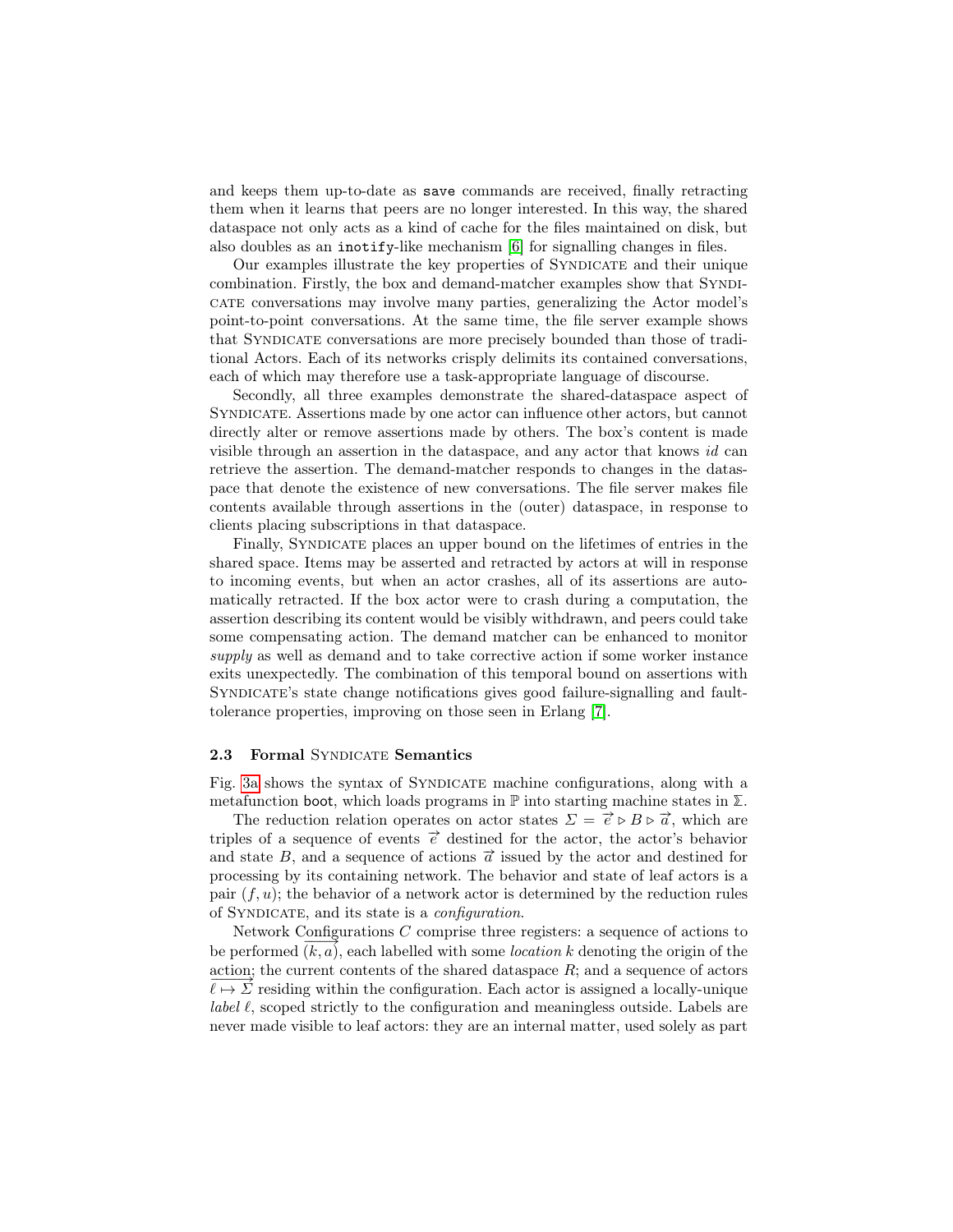| Configurations $C \in \mathbb{C}$                                                                                         |                                   | $ ::= \overrightarrow{[(k, a)}; R; \overrightarrow{A}]$         | $A_O \in \mathbb{O}_O ::= \ell \mapsto \Sigma_O$                           |
|---------------------------------------------------------------------------------------------------------------------------|-----------------------------------|-----------------------------------------------------------------|----------------------------------------------------------------------------|
| Actors $A \in \mathbb{O}$                                                                                                 |                                   | $ ::= \ell \mapsto \Sigma$                                      | $\Sigma_Q \in \Sigma_Q ::= \vec{e} \triangleright B \triangleright \cdot$  |
| Actor States $\Sigma \in \Sigma$                                                                                          |                                   | $ ::= \vec{e} \triangleright B \triangleright \vec{a}$          | Quiescent Terms                                                            |
| Behaviors $B \in \mathbb{B}$                                                                                              |                                   | $ ::= (f, u)   C$                                               |                                                                            |
| Shared Dataspaces                                                                                                         | $R \in \mathbb{R}$                | $= \mathcal{P}(Lift(\mathbb{L})\times\mathbb{S})$               | $C_I \in \mathbb{C}_I := [\cdot ; R ; \overrightarrow{A_I}]$               |
|                                                                                                                           |                                   | Locations $j, k \in \text{Lift}(\mathbb{L}) ::= \ell \mid \bot$ | $A_I \in \mathbb{O}_I ::= \ell \mapsto \Sigma_I$                           |
| Local Labels                                                                                                              | $\ell \in \mathbb{L}$             | $= N$                                                           | $\Sigma_I \in \Sigma_I :: = \cdot \triangleright B_I \triangleright \cdot$ |
| Events $e \in \mathbb{E}$                                                                                                 |                                   | $ ::= \langle c \rangle \mid \pi$                               | $B_I \in \mathbb{B}_I ::= (f, u) \mid C_I$                                 |
| Actions $a \in \mathbb{A}$                                                                                                |                                   | $\equiv \langle c \rangle + \pi + P$                            | Inert Terms                                                                |
|                                                                                                                           | hoot: $\mathbb{P} \to \mathbb{F}$ |                                                                 |                                                                            |
| boot (actor $f u \vec{a}$ ) = $\cdot \triangleright (f, u) \triangleright \vec{a}$                                        |                                   |                                                                 |                                                                            |
| boot (net $\vec{P}$ ) = $\cdot \triangleright$ $\overrightarrow{(\cdot, P)}$ ; $\emptyset$ ; $\cdot \cdot \triangleright$ |                                   |                                                                 |                                                                            |
| a)                                                                                                                        |                                   |                                                                 | 'h                                                                         |

Fig. 3: Evaluation Syntax and Inert and Quiescent Terms of SYNDICATE

of the behavior of network actors. The locations marking each queued action in the configuration are either the labels of some contained actor or the special location  $\vert$  denoting an action resulting from some external force, such as an event arriving from the configuration's containing configuration.

The reduc[t](#page-9-0)ion relation drives actors toward *q[uie](#page-8-0)scent* and even *inert* states. Fig. 3b defines these syntactic classes, which are roughly analogous to values in the call-by-value  $\lambda$ -calculus. An actor is quiescent when its sequence of actions is empty, and it is inert when, besides being quiescent, it has no more events to process and cannot take any further internal reductions.

The reductions and metafunctions of SYNDICATE are shown in figs. 4 and 5. Rules notify-leaf and exception deliver an event to a leaf actor and update its state based on the results. An exception results in the failing actor becoming inert and issuing a synthesised action retracting all its previous assertions.

Rule notify-net delivers an event to a network actor. Not only is the arriving event labelled with the special location  $\downarrow$  before being enqueued, it is transformed by the metafunction inp, which prepends a harpoon marker to each assertion contained in the event. This marks the assertions as pertaining to the next outermost network, rather than to the local network.

Rule gather reads from the outbound action queue of an actor in a network. It labels each action with the label of the actor before enqueueing it in the network's pending action queue for processing.

The newtable rule is central. A queued state change notification action  $(k, \pi)$ not only replaces assertions associated with location  $k$  in the shared dataspace but also inserts a state change notification event into the event queues of interested local actors via the metafunction bc (short for "broadcast"). Because k may have made assertions labelled with  $\downarrow$ , newtable also prepares a state change notification for the wider environment, using the out metafunction.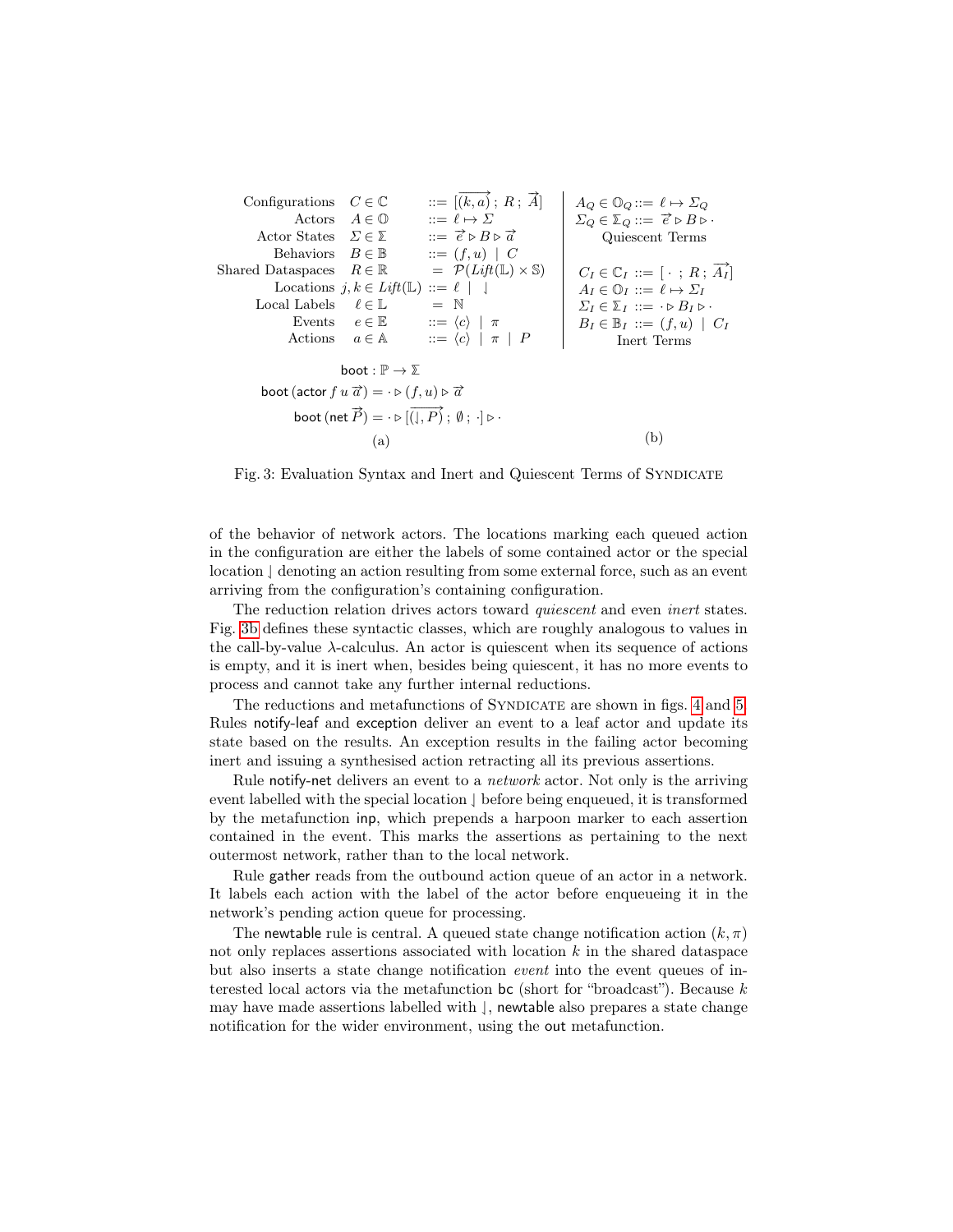<span id="page-8-0"></span> $\vec{e}e_0 \triangleright (f, u) \triangleright \vec{a} \longrightarrow \vec{e} \triangleright (f, u') \triangleright \vec{a}' \vec{a}$  when  $f(e_0, u) = (\vec{a}', u')$  (notify-leaf)  $\vec{e}e_0 \triangleright (f, u) \triangleright \vec{a} \longrightarrow \cdot \triangleright (\lambda eu.(\cdot, u), u) \triangleright \emptyset \vec{a}$  when  $f(e_0, u) \in \mathbb{E}\text{tr}$  (exception)  $\overrightarrow{e}e_0 \triangleright [\cdot; R; \overrightarrow{A_I}] \triangleright \overrightarrow{a} \longrightarrow \overrightarrow{e} \triangleright [(\downarrow, \mathsf{inp}(e_0)); R; \overrightarrow{A_I}] \triangleright$ (notify-net)  $\vec{e} \triangleright [\qquad \overrightarrow{(k,a)}; R; \overrightarrow{A_Q}(\ell \mapsto \overrightarrow{e}' \triangleright B \triangleright \overrightarrow{a}'a'') \overrightarrow{A}] \triangleright \overrightarrow{a} \longrightarrow$  $\vec{e} \triangleright [(\ell, a'') \overrightarrow{(k, a)}; R; \overrightarrow{A_Q}(\ell \mapsto \vec{e}' \triangleright B \triangleright \vec{a}'') \overrightarrow{A}] \triangleright$  $(gather)$  $\vec{e} \triangleright [\overrightarrow{(k',a)}]$  $\overrightarrow{(k',a)}(k,\pi); R \qquad ; \overrightarrow{A_Q} \qquad \qquad \vert \triangleright \qquad \qquad \overrightarrow{a} \longrightarrow$  $\overrightarrow{e} \triangleright [\overrightarrow{(k',a)}]$  $\overrightarrow{(k',a)}$  ;  $R \oplus (k, \pi)$ ;  $\overrightarrow{\text{bc}(k, \pi, R, A_Q)}$   $\triangleright$  out $(k, \pi, R)$ (newtable)  $\overrightarrow{e} \triangleright [\overrightarrow{(k',a)}$  $\overrightarrow{(k',a)}(k,\langle c\rangle)$ ;  $R$ ;  $\overrightarrow{A_Q}$   $\qquad \qquad$   $\qquad \qquad$  $\overrightarrow{a} \longrightarrow$  $\overrightarrow{e} \triangleright [\overrightarrow{(k',a)}]$  $(k', a)$  ; R;  $\overrightarrow{a}$  "  $\mathsf{bc}(k,\langle c\rangle,R,A_Q)]$   $\triangleright$   $\mathsf{out}(k,\langle c\rangle,R)$  $(message)$  $\overrightarrow{e} \triangleright [\overrightarrow{(k',a)}]$  $\overrightarrow{(k',a)}(k,P); R; \overrightarrow{A_Q} \triangleright \overrightarrow{a} \longrightarrow \overrightarrow{e} \triangleright [\overrightarrow{(k',a)}]$  $\overrightarrow{(k',a)}$ ;  $R$ ;  $\overrightarrow{A_Q}(\ell \mapsto \text{boot}(P))] \triangleright \overrightarrow{a}$  (spawn) where  $\ell$  distinct from k, every k', and the labels of every  $A_Q$  $\Sigma_Q \longrightarrow \Sigma'$  $\overrightarrow{e} \triangleright [\cdot; R; \overrightarrow{A_I}(\ell \mapsto \Sigma_Q) \overrightarrow{A_Q} \rhd \overrightarrow{a} \longrightarrow \overrightarrow{e} \triangleright [\cdot; R; \overrightarrow{A_Q} \overrightarrow{A_I}(\ell \mapsto \Sigma')] \triangleright \overrightarrow{a}$ (schedule)



Rule message performs send-message actions  $\langle c \rangle$ . The bc metafunction is again used to deliver the message to interested peers, and out relays the message on to the containing network if it happens to be labelled with  $\vert$ .

The bc metafunction computes the consequences of an action for a given actor. When it deals with a state change notification, the entire aggregate shared dataspace R is projected according to the asserted interests of each actor. The results of the projection are assembled into a state change notification. When bc deals with a message, a message event  $\langle c \rangle$  is enqueued for an actor with local label  $\ell$  only if it has previously asserted interest in c; that is, if  $(\ell, ?c) \in R$ .

The out metafunction never produces an action for transmission to the outer network when the cause of the call to out is an action from the outer network. Without this rule, configurations would never become inert.

The spawn rule allocates a fresh local label  $\ell$  and places the configuration to be spawned into the collection of local actors, alongside its siblings.

Finally, the schedule rule allows quiescent, non-inert contained actors to take a step and rotates the sequence of actors as it does so. Variations on this rule can express different scheduling policies. For example, sorting the sequence decreasing by event queue length prioritizes heavily-loaded actors.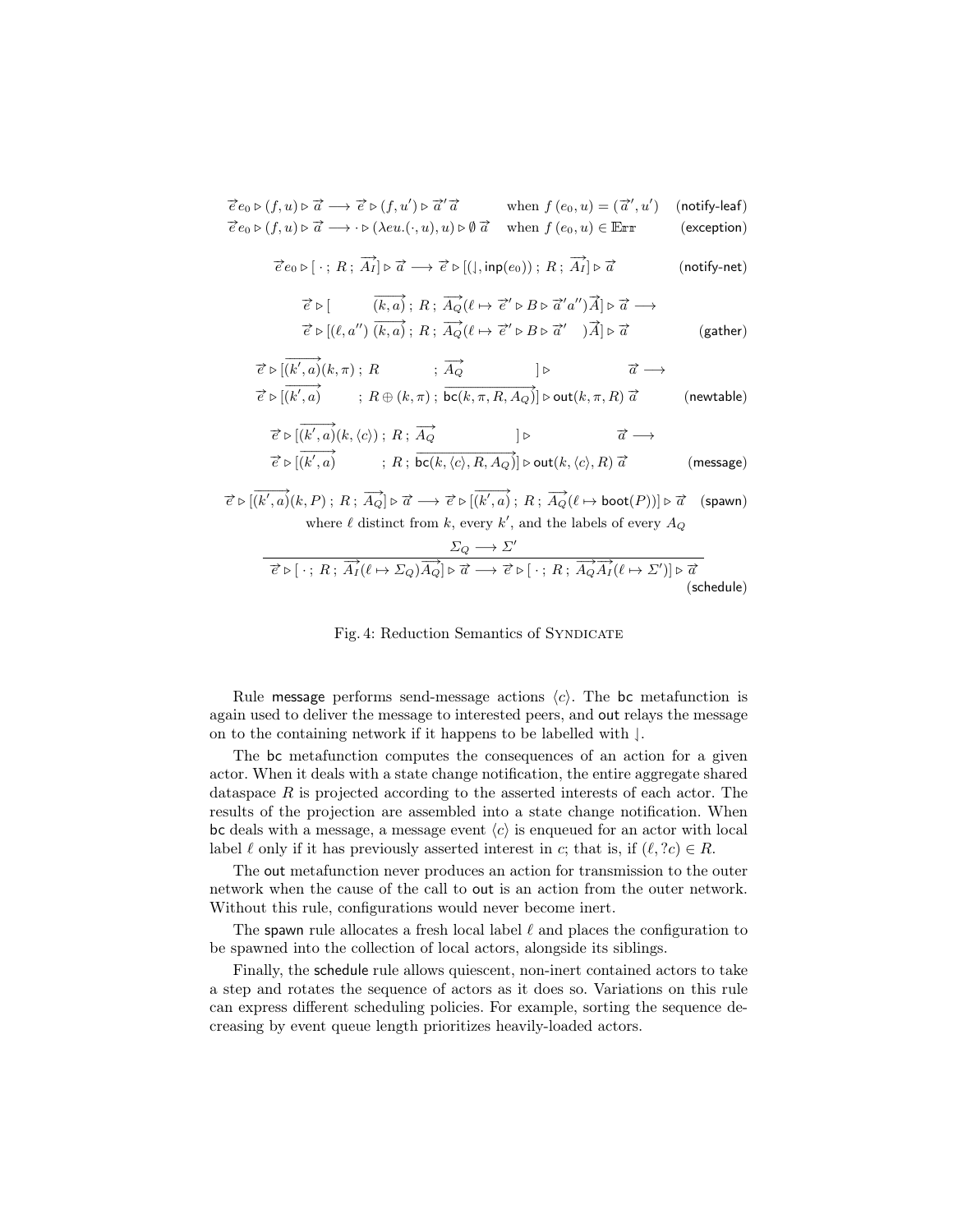$$
\oplus : \mathbb{R} \times (Lift(\mathbb{L}) \times \mathbb{I}) \longrightarrow \mathbb{R}
$$
  

$$
R \oplus (k, \pi) = \{ (j, c) \mid (j, c) \in R, j \neq k \} \cup \{ (k, c) \mid c \in \pi \}
$$

<span id="page-9-0"></span>
$$
\operatorname{bc}: \operatorname{Lift}(\mathbb{L}) \times \mathbb{E} \times \mathbb{R} \times \mathbb{Q}_Q \longrightarrow \mathbb{Q}
$$
\n
$$
\operatorname{bc}(k, \pi, R^{old}, \ell \mapsto \vec{e} \triangleright B \triangleright \cdot) = \begin{cases} \ell \mapsto \pi^{new} \; \vec{e} \triangleright B \triangleright \cdot \quad \text{when } \pi^{new} \neq \pi^{old} \\ \ell \mapsto \quad & \vec{e} \triangleright B \triangleright \cdot \quad \text{when } \pi^{new} = \pi^{old} \end{cases}
$$
\n
$$
\text{where } R^{new} = R^{old} \oplus (k, \pi)
$$
\n
$$
\pi^{new} = \{c \mid (j, c) \in R^{new}, (\ell, ?c) \in R^{new} \}
$$
\n
$$
\pi^{old} = \{c \mid (j, c) \in R^{old}, (\ell, ?c) \in R^{old} \}
$$
\n
$$
\operatorname{bc}(k, \langle c \rangle, R, \ell \mapsto \vec{e} \triangleright B \triangleright \cdot) = \begin{cases} \ell \mapsto \langle c \rangle \vec{e} \triangleright B \triangleright \cdot \quad \text{when } (\ell, ?c) \in R \text{ and either } k = 1 \\ \ell \mapsto \quad & \vec{e} \triangleright B \triangleright \cdot \quad \text{otherwise} \end{cases}
$$

$$
\mathsf{inp} : \mathbb{E} \longrightarrow \mathbb{A}
$$
\n
$$
\mathsf{inp}(\pi) = \{ |c \mid c \in \pi \}
$$
\n
$$
\mathsf{inp}(\langle c \rangle) = \langle |c \rangle
$$

$$
\begin{aligned}\n\text{out} : \text{ } \text{Lift}(\mathbb{L}) \times \mathbb{E} \times \mathbb{R} \longrightarrow \overrightarrow{\mathbb{A}} \\
\text{out}(J, \_, \_) &= \cdot \\
\text{out}(\ell, \pi, R) &= \{c \mid (j, |c) \in R \oplus (\ell, \pi), \ j \neq l\} \\
\text{out}(\ell, \langle c \rangle, \_) &= \begin{cases}\n\langle d \rangle & \text{when } c = |d \\
\text{.} & \text{otherwise}\n\end{cases}\n\end{aligned}\n\tag{sequence of single } \pi \text{ action}
$$

Fig. 5: Metafunctions for Semantics

### 2.4 Properties

Two theorems capture invariants that support the design of and reasoning about effective protocols for Syndicate programs. Theorem 1 assures programmers that the network does not invalidate any reasoning about causality that they incorporate into their protocol designs. Theorem 2 makes a causal connection between the actions of an actor and the events it subsequently receives. It expresses the purpose of the network: to keep actors informed of exactly the assertions and messages relevant to their interests as those interests change.

Theorem 1 (Order preservation). If an actor produces action A before action B, then A is interpreted by the network before B. Events are enqueued atomically with interpretation of the action that causes them. If event C for actor  $\ell$ is enqueued before event D, also for  $\ell$ , then C is delivered before D.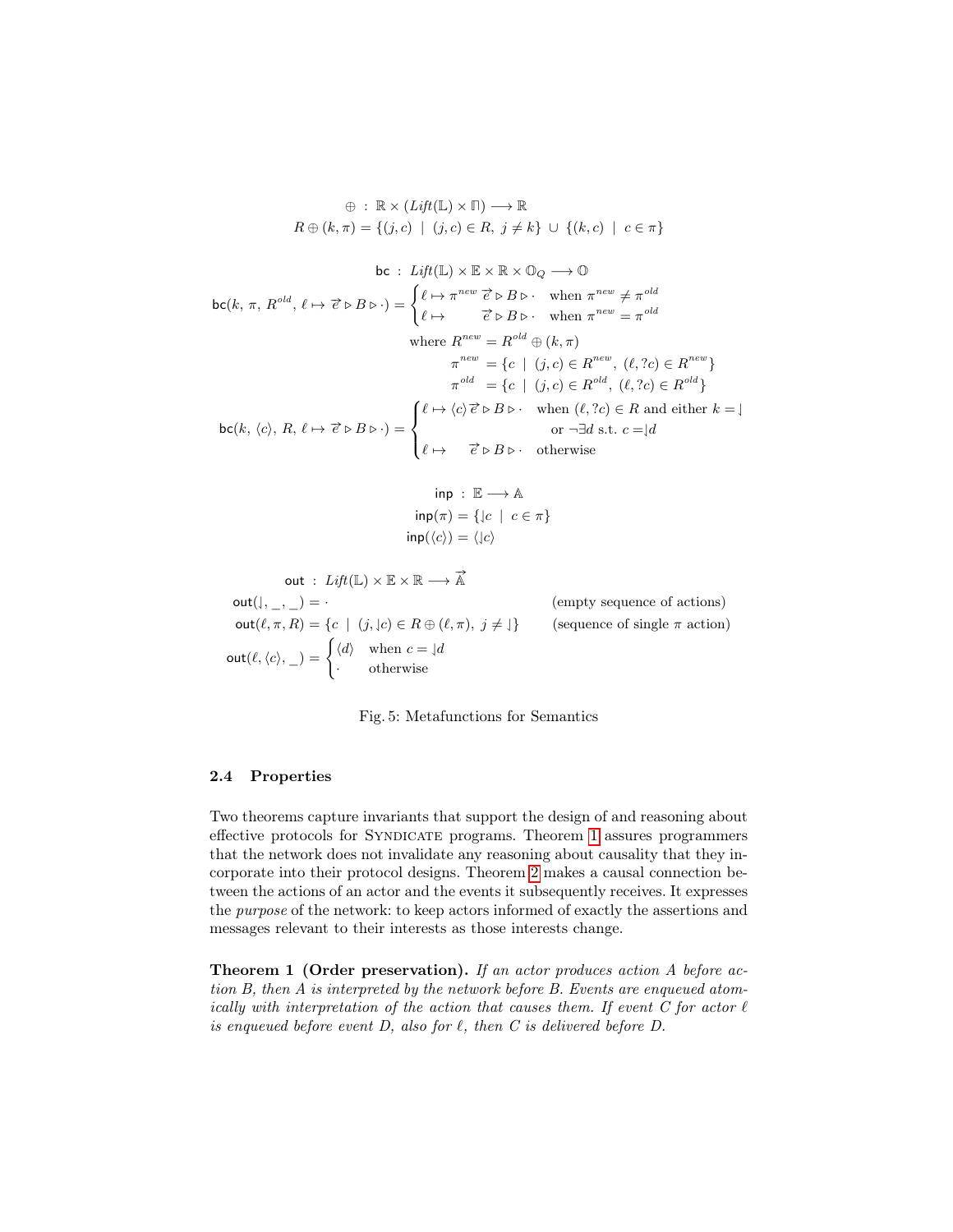Proof (sketch). The reduction rules consistently move items one-at-a-time from the front of one queue to the back of another, and events are only enqueued during action interpretation.  $\Box$ 

**Theorem 2 (Causality).** If  $\pi_{\ell}$  is the most recently interpreted state change notification action from actor  $\ell$  in some network, then events e subsequently enqueued for  $\ell$  are bounded by  $\pi_{\ell}$ . That is, if  $e = \pi'$ , then  $\pi' \subseteq \{c \mid ?c \in \pi_{\ell}\}\;$ ; if  $e = \langle d \rangle$ , then  $?d \in \pi_{\ell}$ .

<span id="page-10-0"></span>*Proof (sketch)*. Interpretation of  $\pi_{\ell}$  updates R so that  $\{c \mid (\ell, c) \in R\} = \pi_{\ell}$ . The  $\ell$ -labelled portion of R is not altered until the next state change notification from  $\ell$  is interpreted. The updated R is used in bc to compute events for  $\ell$  in response to interpreted actions; the rest follows from the definition of  $bc$ .  $\Box$ 

## 3 Efficiency Considerations

Taking sec. 2.3 literally implies that [Syn](#page-10-1)dicate networks convey entire sets of assertions to and fro every time the dataspace changes. While wholesale transmission is a convenient illusion, it is intractable as an implementation strategy. Because the change in state from one moment to the next is usually small, actors and networks transmit red[und](#page-14-1)ant information with each action and event. In short, SYNDICATE needs an incremental semantics (sec. 3.1).

Relatedly, while many actors find natural expression in terms of whole sets of assertions, some are best expressed in terms of reactions to changes in state. Supporting a change-oriented interface between leaf actors and their networks simplifies the programmer's task in these cases (sec. 3.2).

<span id="page-10-1"></span>Regardless of how programmers articulate leaf actors, an implementation of Syndicate requires fas[t com](#page-14-0)putation of the overlap between one actor's actions and the declared interests of others. From the definitions of bc and out we know that the chosen data representation must support a variety of set operations on, and between, ass[ert](#page-1-0)ion sets and shared dataspaces. These structures may include wildcards, making them infinite. Choice of data structure for these sets is key to an efficient SYNDICATE implementation (sec. 3.3).

#### 3.1 Deriving an Incremental Semantics for SYNDICATE

Starting from the definitions of sec. 2, we replace assertion-set events with patches. Patches allow incremental maintenance of the shared dataspace without materially changing the semantics in other respects. When extended to code in leaf actors, they permit incremental computation in response to changes.

The required changes to SYNDICATE's program syntax are small: we replace assertion sets  $\pi$  with patches  $\Delta$  in the syntax of events and actions.

Events 
$$
e \in \mathbb{E} ::= \langle c \rangle \mid \Delta
$$

\nActions  $a \in \mathbb{A} ::= \langle c \rangle \mid \Delta \mid P$ 

\nPatches  $\Delta \in \mathbb{A} ::= \frac{\pi_{add}}{\pi_{del}}$  where  $\pi_{add} \cap \pi_{del} = \emptyset$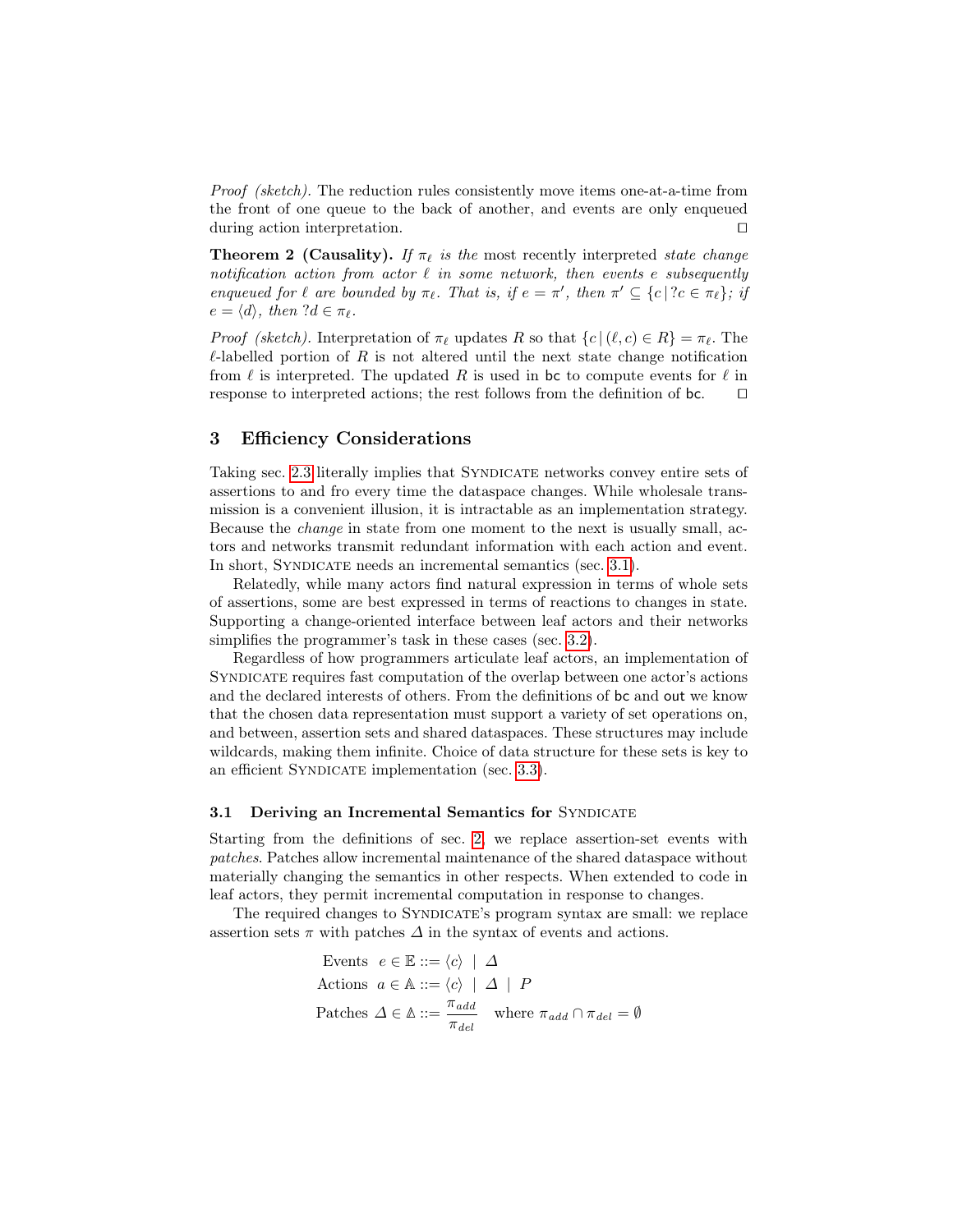All other definitions from fig. 1 remain the same. The configuration syntax is as before, except that queued events and actions now use patches instead of assertion sets. Behavior functions, too, exchange patches with their callers.

[P](#page-8-0)atches denote changes in assertion sets. They are intended to be applied to some existing set of assertions. The notation is chosen to resemble a substitution, with elements to be added to the set written above the line and those to be removed below. We require that a patch's two sets be disjoint.

To match the exchange of patches for assertion sets, we replace the newtable reduction rule from fig. 4 with a rule for applying patches:

$$
\overrightarrow{e} \triangleright \left[ \overrightarrow{(k',a)}(k, \frac{\pi_{add}}{\pi_{del}}) \; ; \; R \; ; \; \overrightarrow{A_Q} \right] \triangleright \overrightarrow{a} \longrightarrow
$$
\n
$$
\overrightarrow{e} \triangleright \left[ \overrightarrow{(k',a)} \; ; \; R \oplus (k, \Delta') \; ; \; \overrightarrow{bc_{\Delta}(k, \Delta', R, A_Q)} \right] \triangleright \text{out}(k, \Delta', R) \overrightarrow{a} \qquad \text{(patch)}
$$

where

$$
\Delta' = \frac{\pi_{add} - \{c \mid (k, c) \in R\}}{\pi_{del} \cap \{c \mid (k, c) \in R\}}
$$

The effect of the definition of  $\Delta'$  is to render harmless any attempt by k to add an assertion it has already added or retract an assertion that is not asserted.

The ⊕ operator, defined in fig. 5 for wholesale assertion-set updates, is straightforwardly adapted to patches:

$$
R \oplus (k, \frac{\pi_{add}}{\pi_{del}}) = R \cup \{(k, c) \mid c \in \pi_{add}\} - \{(k, c) \mid c \in \pi_{del}\}\
$$

The inp metafunction is likewise easily adjusted:

$$
\text{inp}(\frac{\pi_{add}}{\pi_{del}}) = \frac{\{ \ |c \ | \ c \in \pi_{add} \}}{\{ \ |c \ | \ c \in \pi_{del} \}}
$$

It is the out metafunction that requires deep surgery. We must take care not only to correctly relabel assertions in the resulting patch but to signal only true changes to the aggregate set of assertions of the entire network:

$$
\begin{aligned} \text{out}(\ell, \frac{\pi_{add}}{\pi_{del}}, R) &= \frac{\{c \mid \exists c \in \pi_{add} - \pi_{\ell} \}}{\{c \mid \exists c \in \pi_{del} - \pi_{\ell} \}} \\ \text{where } \pi_{\ell} &= \{c \mid (j, c) \in R, \ j \neq \ell, j \neq \ell \} \end{aligned}
$$

The definition of  $\pi_{\ell}$  here is analogous to that of  $\pi_{\bullet}$  in the definition of bc<sub>△</sub>, which also filters  $R$  to compute a mask applied to the patch. There is one key difference between  $\pi_{\bullet}$  and  $\pi_{\ell}$ . Assertions learned as feedback from the containing network (i.e., those labelled with  $\vert$  in R) are discarded when computing the aggregate set  $\pi_{\ell}$  of local assertions pertaining to the containing network. While a contained actor's assertions feed directly into the assertions made by the group as a whole, those received from the containing network must not.

The metafunction  $bc_{\Delta}$  (fig. 6) constructs a state change notification tailored to the interests of the given actor  $\ell$ . The notification describes the net change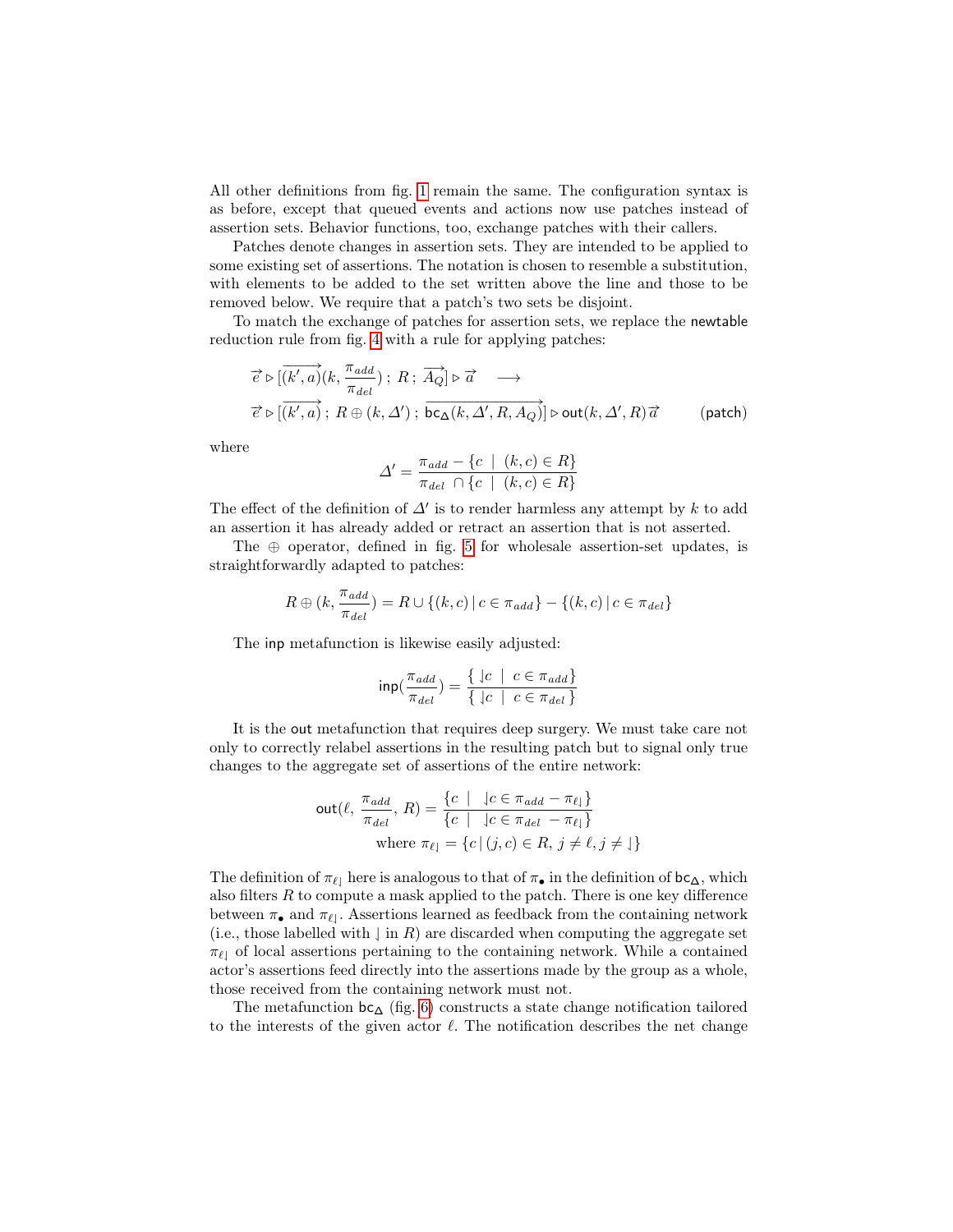<span id="page-12-0"></span>
$$
\mathsf{bc}_{\Delta}: \mathit{Lift}(\mathbb{L}) \times \mathbb{A} \times \mathbb{R} \times \mathbb{O}_{Q} \longrightarrow \mathbb{O}
$$
\n
$$
\mathsf{bc}_{\Delta}(k, \frac{\pi_{add}}{\pi_{del}}, R^{old}, \ell \mapsto \vec{e} \triangleright B \triangleright \cdot) = \begin{cases} \ell \mapsto \Delta_{fb} & \vec{e} \triangleright B \triangleright \cdot \text{ if } \ell = k \text{ and } \Delta_{fb} \neq \frac{\emptyset}{\emptyset} \\ \ell \mapsto \Delta_{other} & \vec{e} \triangleright B \triangleright \cdot \text{ if } \ell \neq k \text{ and } \Delta_{other} \neq \frac{\emptyset}{\emptyset} \end{cases}
$$

where 
$$
\Delta_{fb} = \frac{\{c \mid c \in \pi_{\bullet add}, (\ell, ?c) \in R^{new}\} \cup \{c \mid c \in (\pi_{\circ} \cup \pi_{\bullet add} - \pi_{\bullet del}), ?c \in \pi_{add}\}}{\{c \mid c \in \pi_{\bullet del}, (\ell, ?c) \in R^{old} \} \cup \{c \mid c \in \pi_{\circ}, \qquad ?c \in \pi_{del}\}}
$$

$$
\Delta_{other} = \frac{\{c \mid c \in \pi_{\bullet add}, (\ell, ?c) \in R^{old}\}}{\{c \mid c \in \pi_{\bullet del}, (\ell, ?c) \in R^{old}\}} \qquad \pi_{\bullet} = \{c \mid (j, c) \in R^{old}, j \neq k\}
$$

$$
R^{new} = R^{old} \oplus (\ell, \frac{\pi_{add}}{\pi_{del}}) \qquad \pi_{\bullet add} = \pi_{add} - \pi_{\bullet}
$$

$$
\pi_{\bullet del} = \pi_{del} - \pi_{\bullet}
$$

Fig. 6: Definition of bc<sup>∆</sup> metafunction

to the shared dataspace caused by actor k's patch action—as far as that change is relevant to the interests of  $\ell$ . The patch  $\Delta_{fb}$  that  $bc_{\Delta}$  constructs as feedback when  $\ell = k$  differs from the patch  $\Delta_{other}$  delivered to k's peers. While assertions made by  $k$ 's peers do not change during the reduction,  $k$ 's assertions do. Not only must new assertions in  $\pi_{add}$  be considered as potentially worthy of inclusion, but new subscriptions in  $\pi_{add}$  must be given the opportunity to examine the entirety of the aggregate state. Similar considerations arise for  $\pi_{del}$ .

The final change adjusts the exception rule to produce  $\frac{\emptyset}{\{\star\}} \in \Delta$  instead of  $\emptyset \in \pi$  as the action that retracts all outstanding assertions of a crashing process:

$$
\vec{e}e_0 \triangleright (f, u) \triangleright \vec{a} \longrightarrow \cdot \triangleright (\lambda eu.(\cdot, u), u) \triangleright \frac{\emptyset}{\{\star\}} \vec{a} \text{ when } f(e_0, u) \in \mathbb{Err} \text{ (exceptionI)}
$$

Equivalence Theorem. Programs using the incremental protocol and semantics are not directly comparable to those using the monolithic semantics of the previous section. Each variation uses a unique language for communication between networks and actors. However, any two assertion sets  $\pi_1$  and π<sub>2</sub> can be equivalently represented by  $π_1$  and a patch  $\frac{π_2-π_1}{π_1-π_2}$ , because  $π_2$  $\pi_1 \cup (\pi_2 - \pi_1) - (\pi_1 - \pi_2)$  and  $(\pi_2 - \pi_1) \cap (\pi_1 - \pi_2) = \emptyset$ .

This idea suggests a technique for embedding an actor communicating via the monolithic protocol into a network that uses the incremental protocol. Specifically, the actor integrates the series of incoming patches to obtain knowledge about the state of the world, and *differentiates* its outgoing assertion sets with respect to previous assertion sets.

Every monolithic leaf actor can be translated into an equivalent incremental actor by composing its behavior function with a wrapper that performs this on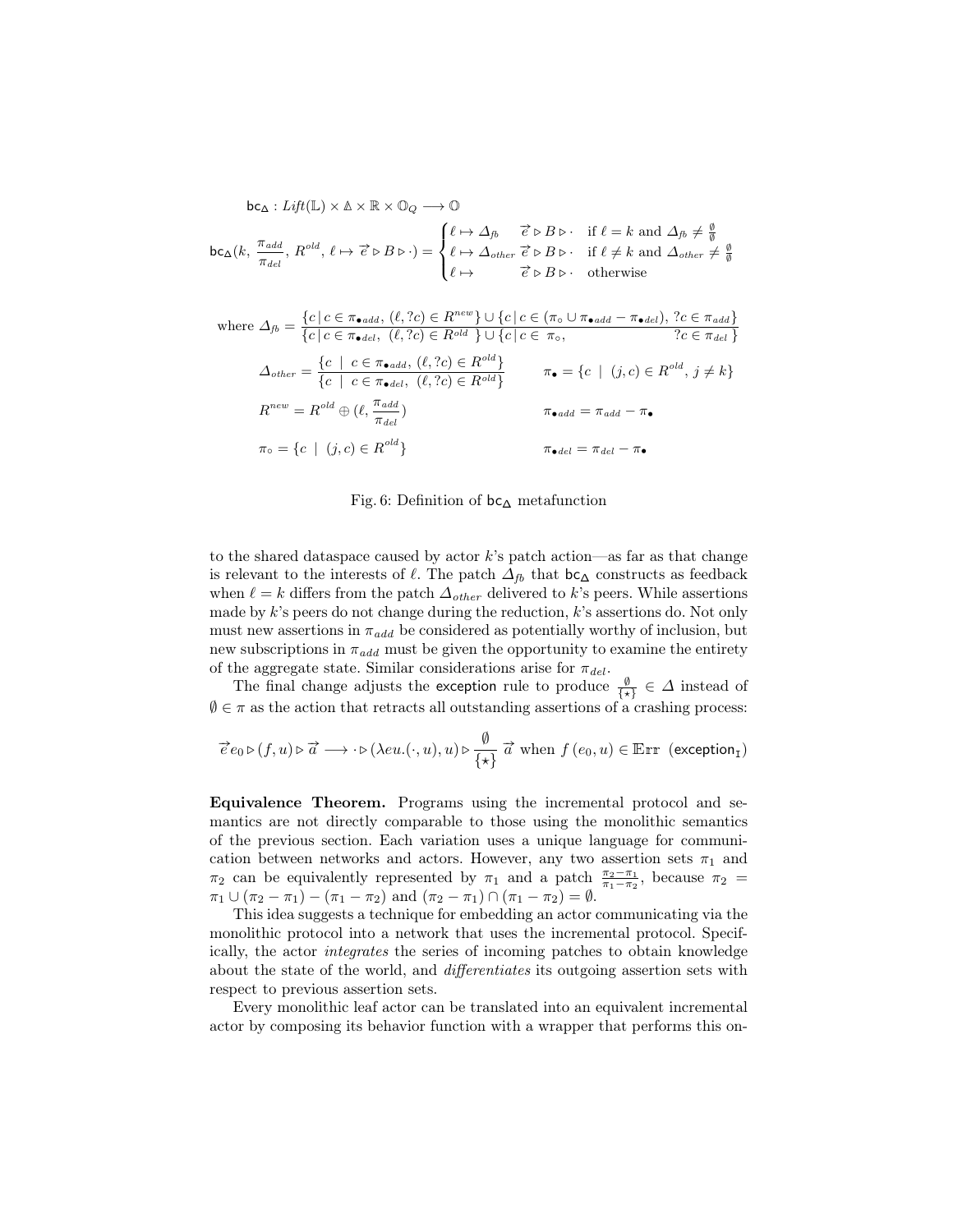the-fly integration and differentiation. The reducti[on](#page-5-0) rules ensure that, if every monolithic leaf actor in a program is translated into an incremental actor in this way, each underlying monolithic-protocol behavior function receives events and emits actions *identical* to those seen in the run of the unmodified program using the monolithic semantics.

Let us imagine hierarchical configurations as trees like the one in fig. 2. Each actor and each network becomes a node, and each edge represents the pair of queues connecting an actor to its container. For a monolithic-protocol configuration to be equivalent to an incremental-protocol configuration, it must have the same tree shape and equivalent leaf actors with identical private states. Furthermore, at each internal monolithic node (i.e., at each network), the shared dataspace set must be identical to that in the corresponding incremental node. Finally, events and actions queued along a given edge on the monolithic side must have the same *effects* as those queued on the corresponding incremental edge. If these conditions are satisfied, then reduction of the monolithic configuration proceeds in lockstep with the equivalent incremental configuration, and equivalence is preserved at each step.

While dataspace equality is simple set equality, comparing the effects of monolithic and incremental action queues calls for technical definitions. Corresponding slots in the queues must contain either identical message-send actions, spawn actions that result in equivalent actors, or state change notifications that have the same effect on the shared dataspace in the container. Comparing event queues is similar, except that instead of requiring state change notifications to have identical effects on the shared dataspace, we require that they instead identically modify the perspective on the shared dataspace that the actor they are destined for has been accumulating.

<span id="page-13-0"></span>We write  $\Sigma_{\text{M}} \approx \Sigma_{\text{I}}$  to denote equivalence between monolithic and incremental states, and use M and I subscripts for monolithic and incremental constructs generally. We write  $\llbracket P_M \rrbracket$  to denote the translation of a monolithic-protocol program into the incremental-protocol language using the wrapping technique sketched above. The translation maintains additional state with each leaf actor in order to compute patches from assertion sets and vice versa and to expose information required for judging equivalence between the two kinds of machine state. Where a leaf actor has private state  $u$  in an untranslated program, it has state  $(u, \pi_i, \pi_o)$  in the translated program. The new registers  $\pi_i$  and  $\pi_o$  are the actor's most recently delivered and produced assertion sets, respectively.

Theorem 3 (Incremental Protocol Equivalence). For every monolithic program  $P_M$ , if there exists  $\Sigma_M$  such that  $\text{boot}(P_M) \longrightarrow_M^n \Sigma_M$  for some  $n \in \mathbb{N}$ , then there exists a unique  $\Sigma_{\text{I}}$  such that boot( $[\![P_M]\!]$ )  $\longrightarrow_{\text{I}}^n \Sigma_{\text{I}}$  and  $\Sigma_{\text{M}} \approx \Sigma_{\text{I}}$ .

*Proof (sketch)*. We first define  $\langle P_M \rangle$  to mean augmentation of the monolithic program with the same additional registers as provided by  $[P_M]$ . Second, we define an equivalence between translated and untranslated monolithic machine states that ignores the extra registers, and prove that reduction respects this equivalence. Third, we prove that  $\|P_M\|$  and  $\|P_M\|$  reduce in lockstep, and that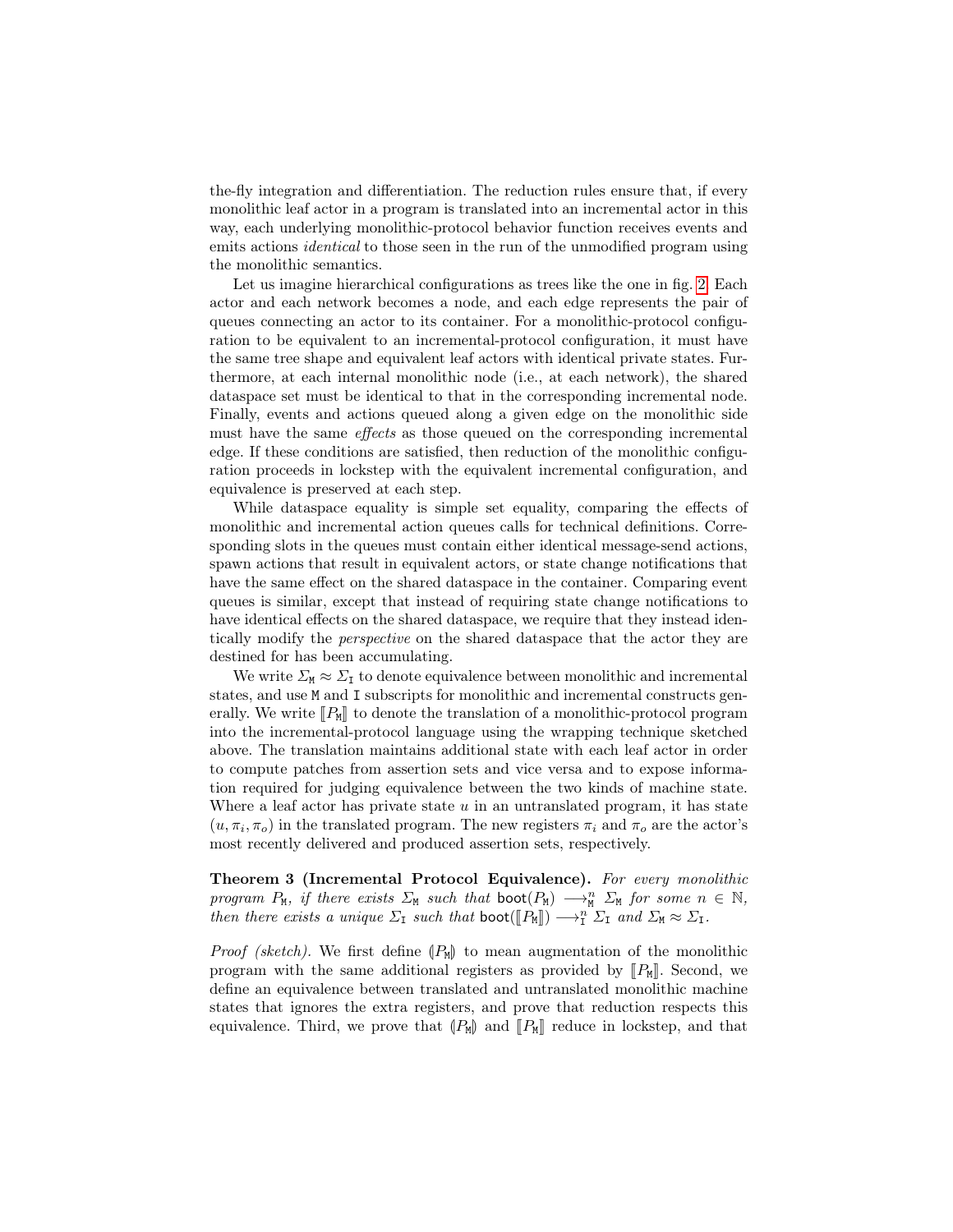<span id="page-14-1"></span>equivalence between translated monolithic and incremental states is preserved by reduction. Finally, we prove that the two notions of equivalence together imply the desired equivalence. The full proof takes the form of a Coq script, available via www.ccs[.n](#page-13-0)eu.edu/racket/pubs/#esop16-gjf.

#### 3.2 Programming with the I[ncre](#page-3-0)mental Protocol

The incremental protocol occasionally simplifies programming of leaf actors, and it often improves their efficiency. Theorem 3 allows programmers to choose on an actor-by-actor basis which protocol is most appropriate for a given task.

For example, the demand-matcher example from sec. 2.2 can be implemented in a locally-stateless manner using patch-based state change notifications. It is no longer forced to maintain a record of the most recent set of active conversations, and thus no set subtraction is required. Instead, it can rely upon the added and removed sets in patch events it receives from its network:

$$
\text{actor } demandMatcher\left() \left[ \frac{\{?(\texttt{hello},\star)\}}{\emptyset} \right] \right.
$$

$$
demandMatcher \frac{\pi_{add}}{\pi_{del}}\left( \right) = \left( \left[ mkWorker x \mid \left( \text{hello}, x \right) \in \pi_{add} \right], \left( \right) \right)
$$

More generally, theorem 4 can free actors written using the incremental protocol from maintaining sets of assertions they have "seen before"; they may rely on the network to unambiguously signal (dis)appearance of assertions.

**Theorem 4 (Duplicate-freedom).** For all pairs of events  $e = \frac{\pi_1}{\pi_2}$  and  $e' = \frac{\pi_3}{\pi_4}$ <br>delivered to an actor,  $c \in \pi_1 \cap \pi_3$  only if some event  $\frac{\pi_5}{\pi_6}$  was delivered between e and e', where  $c \in \pi_6$ . Symmetrically, c cannot be retracted twice without being asserted in the interim.

<span id="page-14-0"></span>*Proof (sketch)*. The **patch** rule prunes patch actions against  $R$  to ensure that only real changes are passed on in event[s.](#page-25-4)  $R$  itself is then updated to incorporate the patch so that subsequent patches can be accurately pruned in turn.  $\square$ 

#### 3.3 Tries for Efficient Dataspace Implementation

Our implementations of SYNDICATE use a novel *trie*-based [8] associative map structure, making it possible to compute metafunctions such as  $bc$ ,  $bc<sub>Δ</sub>$  and out efficiently. These tries index SYNDICATE dataspaces, assertion sets, and patches. When a network routes an event, it matches the event's assertions against the assertions laid out along the paths of the trie to find the actors interested in the event. The trie-based organization of the dataspace allows the network to rapidly discard irrelevant portions of the search space.

While a trie must use sequences of tokens as keys, we wish to key on trees. Hence, we must map our tree-shaped assertions, which have both hierarchical and linear structure, to sequences of tokens that encode both forms of structure.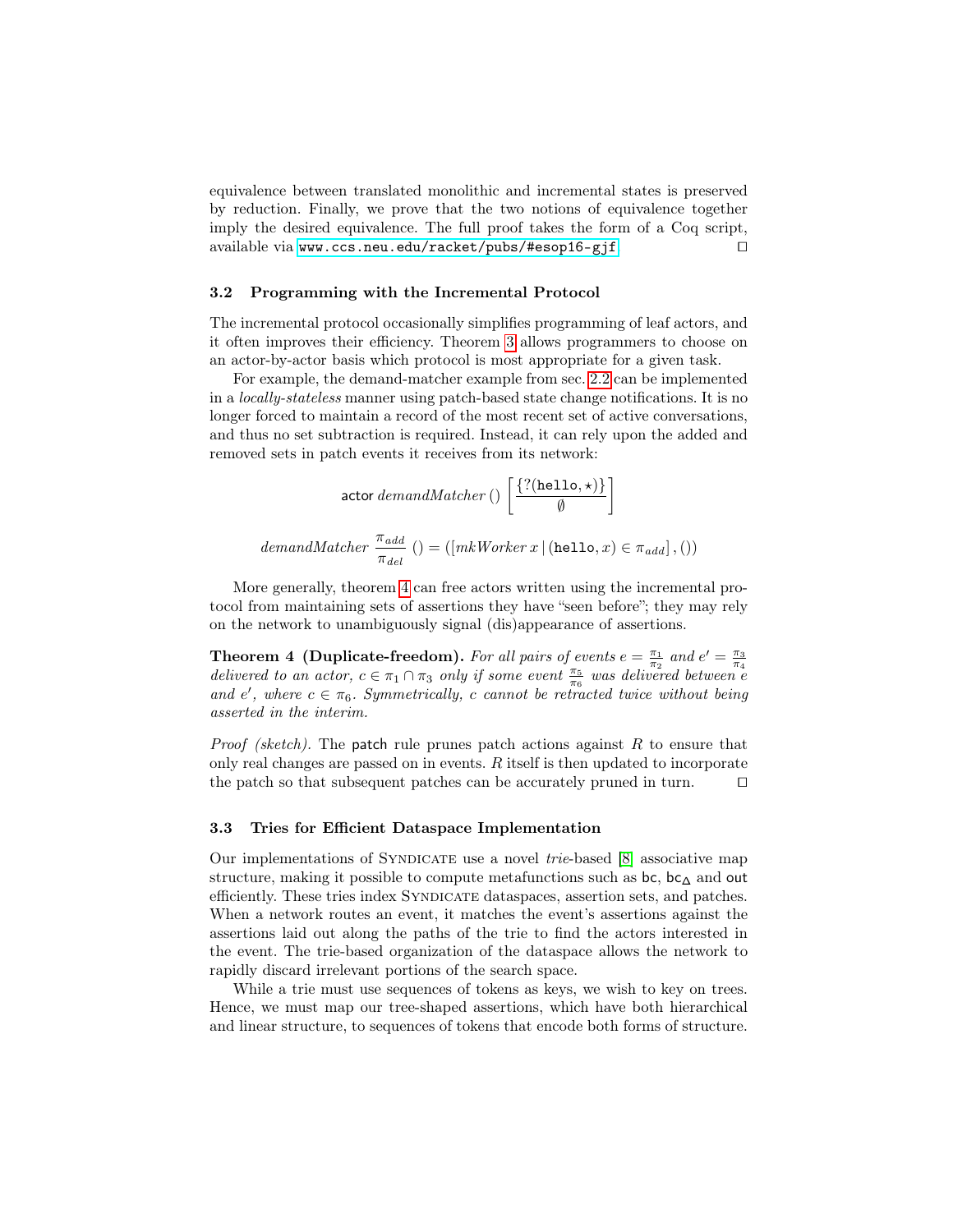<span id="page-15-1"></span>Values  $v, w \in \mathbb{V} ::= x \mid (v, w, ...)$ Patterns  $p, q \in \mathbb{Q} ::= x \mid (p, q, ...) \mid \star$ Atoms  $x, y, z \in \mathbb{X}$  Integers, Strings, Symbols, etc. Tokens  $\sigma \in \mathbb{K} ::= x \mid \mathbb{K} \mid \mathbb{R} \mid$  \* Tries  $r \in \mathbb{T}$  ::=  $ok(\lbrace j, k, ...\rbrace)$  |  $br(\overrightarrow{\sigma \mapsto r})$  | tl(r)

Fig. 7: Values, Patterns and Tries

$$
\begin{aligned}\n\llbracket \cdot \rrbracket : \mathbb{Q} \longrightarrow \mathbb{\vec{K}} \\
\llbracket x \rrbracket & = x \\
\llbracket (p, q, \ldots) \rrbracket & = \ll \llbracket p \rrbracket \llbracket q \rrbracket \; \ldots \; \gg \\
\llbracket * \rrbracket & = * \\
\llbracket \text{example:} \qquad \llbracket \text{(safe, milk, (1,pt), (1.17,USD) ) } \rrbracket = \\
& \ll \text{ sale milk} \ll 1 \text{ pt} \gg \ll 1.17 \text{ USD} \gg \gg\n\end{aligned}
$$

Fig. 8: Compi[lin](#page-15-0)g patterns (and val[ue](#page-15-1)s) to token sequences.

To this end, we reinterpret assertions as sequences of tokens by reading them left to right and inserting distinct "push" and "pop" tokens  $\ll$  and  $\gg$  to mark entry to, and exit from, nested subsequences.<sup>2</sup>

Fig. 7 shows the syntax of values, patterns, and tries, and fig. 8 shows how we read patterns and values as token sequences. A value may be an atom  $x$  or a tuple of values  $(v, w, ...)$ . Patterns extend values with wildcard  $\star$ ; hence, every value is a pattern. Tries involve three kinds of node:

- $ok(\lbrace i, k, \ldots \rbrace)$  is a leaf. The tokens along the path from the root of the trie to this leaf represent assertions made by actors at locations  $\{j, k, ...\}$ . The locations are a set because more than one actor may be making the same assertion at the same time.
- br( $\overline{\sigma \mapsto \overrightarrow{r}}$ ) is a branch node, with edges labelled with tokens  $\sigma$  leading to nested tries r.
- $t(r)$  nodes are ephemeral. During routing computations, they arise from specializing an edge  $\star \mapsto r$  to  $\ll \mapsto$  tl(r), and they disappear as soon as a matching generalization is possible. As such, they match balanced sequences of tokens until an unmatched  $\gg$  appears, and then continue as r.

<span id="page-15-0"></span>For example, consider the dataspace where actor 1 has asserted the (infinite) assertion set  $\{(a, \star)\}\$  an[d](#page-25-5) actor 3 has asserted  $\{(\star, b)\}\$ . Its trie representation is

$$
\text{br}(\ll \,\, \mapsto \, \text{br}(a \mapsto \text{br}(b \mapsto \text{br}(\gg \,\, \mapsto \, \text{ok}(\{1,3\})), \\ \star \mapsto \, \text{br}(\gg \,\, \mapsto \, \text{ok}(\{1\}))), \\ \star \mapsto \, \text{br}(b \mapsto \text{br}(\gg \,\, \mapsto \, \text{ok}(\{3\}))))
$$

<sup>&</sup>lt;sup>2</sup> Inspired by Alur and Madhusudan's work on *nested-word automata* [9].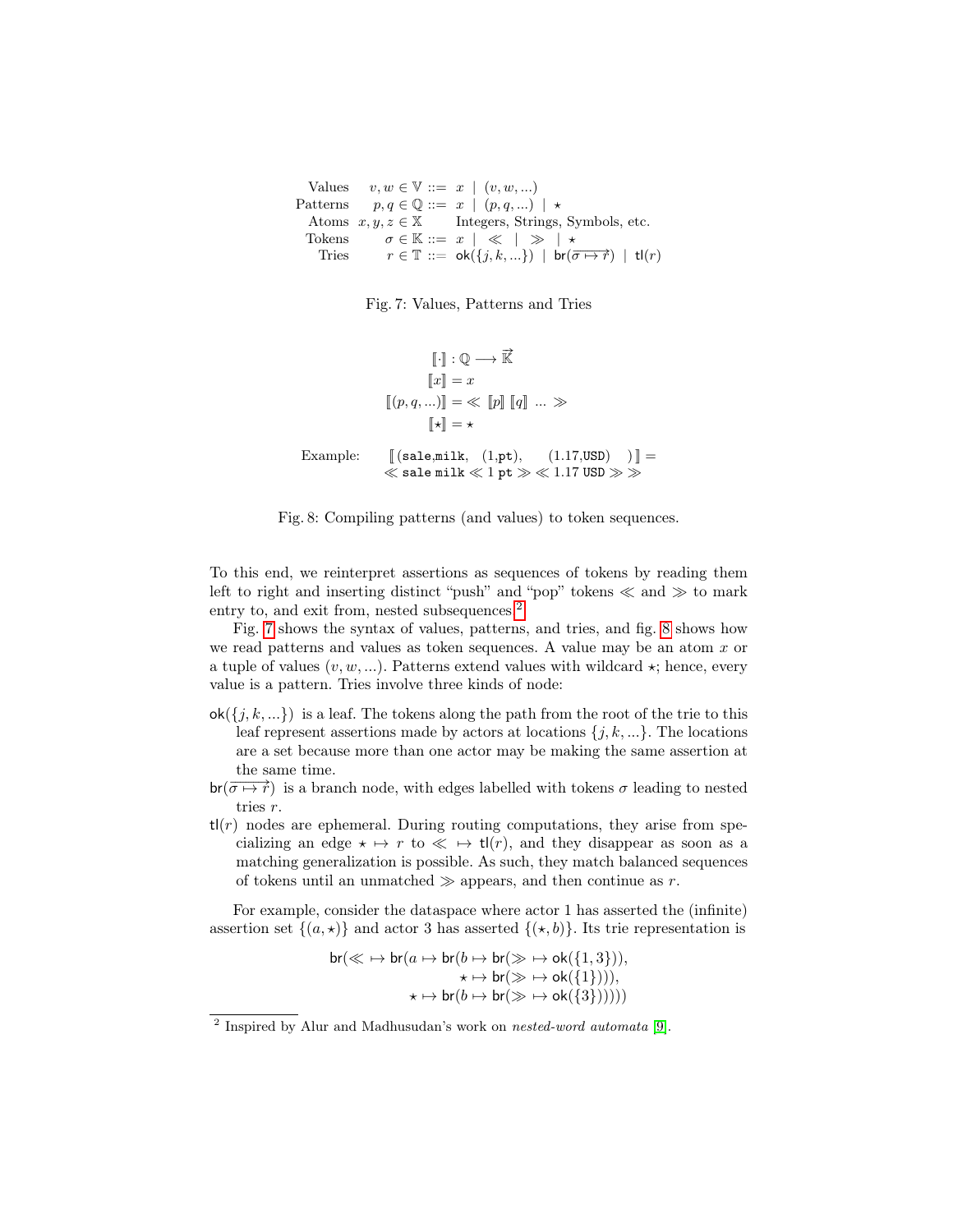<span id="page-16-0"></span> $route : \overrightarrow{(\mathbb{K}\setminus\star)} \times \mathbb{T} \longrightarrow \mathcal{P}(Lift(\mathbb{L}))$  $route(\cdot, r) = \begin{cases} locations & \text{if } r = \text{ok}(locations) \\ a & \text{otherwise} \end{cases}$ ∅ otherwise  $route(\sigma' \vec{\sigma}, \text{ok}(locations)) = \emptyset$  $route(\sigma' \vec{\sigma}, br(h)) = \begin{cases} \emptyset & \text{if } h = \emptyset \\ 0 & \text{if } h = \emptyset \end{cases}$  $route(\vec{\sigma}, get(h, \sigma'))$  if  $h \neq \emptyset$  $route(\gg \vec{\sigma}, \text{tl}(r)) = route(\vec{\sigma}, r)$  $route(\ll \vec{\sigma}, \mathsf{tI}(r)) = route(\vec{\sigma}, \mathsf{tI}(\mathsf{tI}(r)))$  $route(x\vec{\sigma}, t|(r)) = route(\vec{\sigma}, t|(r))$ 

$$
get(h, \sigma) = \begin{cases} r & \text{if } (\sigma \mapsto r) \in h \\ \text{br}(\emptyset) & \text{if } (\sigma \mapsto r) \notin h \text{ and } \sigma = \star \\ \text{tl}(get(h, \star)) & \text{if } (\sigma \mapsto r) \notin h \text{ and } \sigma = \ll \\ \text{untl}(get(h, \star)) & \text{if } (\sigma \mapsto r) \notin h \text{ and } \sigma = \gg \\ get(h, \star) & \text{if } (\sigma \mapsto r) \notin h \text{ and } \sigma \notin \{\star, \ll, \gg\} \\ \text{untl}(r) = \begin{cases} r' & \text{if } r = \text{tl}(r') \\ \text{br}(\emptyset) & \text{otherwise} \end{cases} \end{cases}
$$

Fig. 9: Message routing using tries.

If actor 2 wishes to assert  $\{(\star,\star)\}\,$ , the network receives the trie

 $br(\ll \rightarrow br(\star \rightarrow br(\star \rightarrow br(\gg \rightarrow ok(\{2\}))))$ 

and computes the union of this trie with its current dataspace during processing of the newtable rule, yielding the updated dataspace trie

$$
\text{br}(\ll \; \mapsto \text{br}(a \mapsto \text{br}(b \mapsto \text{br}(\gg \; \mapsto \text{ok}(\{1, 2, 3\})),\newline \star \mapsto \text{br}(\gg \; \mapsto \text{ok}(\{1, 2\}))),\newline \star \mapsto \text{br}(b \mapsto \text{br}(\gg \; \mapsto \text{ok}(\{2, 3\})),\newline \star \mapsto \text{br}(\gg \; \mapsto \text{ok}(\{2\}))))))
$$

Routing of messages is done with the route function of fig. 9. Evaluating route( $[v], r$ ) yields the set of locations in r to which a message  $\langle v \rangle$  should be sent. If a specific token is not found in a branch, *route* takes the  $\star$  branch, if one exists. No backtracking is needed. Notice what happens when  $\ll$  is to be matched against  $\mathsf{br}(h)$  where  $\ll \notin dom(h)$  and  $\star \mapsto r \in h$ . The result of  $get(h, \ll)$  is  $\mathsf{tl}(r)$ , which requires the matcher to consume tokens until a matching  $\gg$  is seen before continuing to match the rest of the input against  $r$ .

Routing of state change notifications requires finding all actors making assertions that overlap an assertion set or patch. Our implementation relies on a set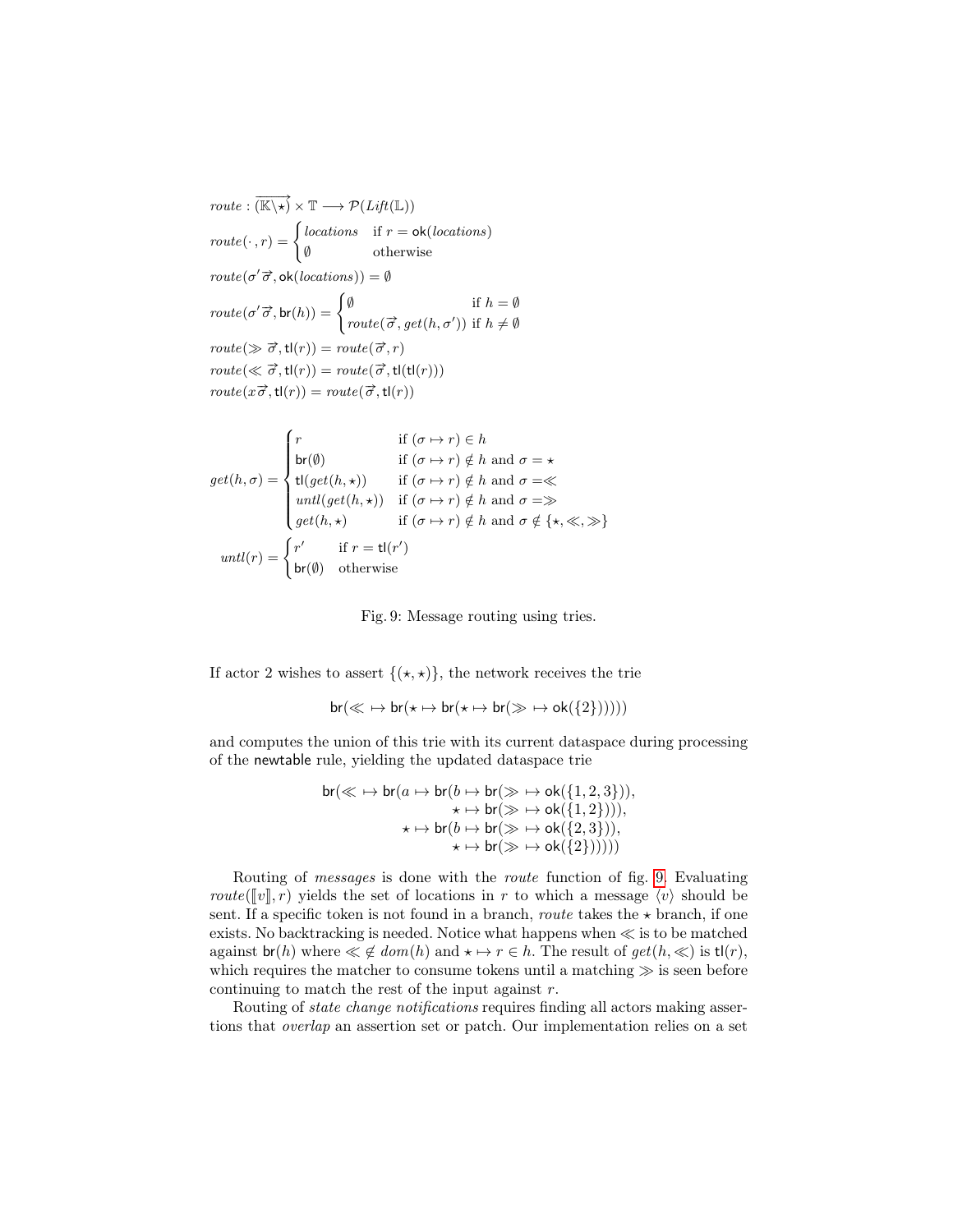<span id="page-17-0"></span> $combine: \mathbb{T} \times \mathbb{T} \times (\mathbb{T} \times \mathbb{T} \to \mathbb{T}) \to \mathbb{T}$  $combine(r_1, r_2, f) = g(r_1, r_2)$ where  $g(\mathsf{tl}(r_1), \mathsf{tl}(r_2)) = \begin{cases} \mathsf{tl}(g(r_1, r_2)) & \text{when } g(r_1, r_2) \neq \mathsf{br}(\emptyset) \\ \mathsf{t}(g(r_1, r_2)) & \text{when } g(r_1, r_2) \neq \mathsf{br}(\emptyset) \end{cases}$ br(∅) otherwise  $g(t|(r_1), r_2) = g(expand(r_1), r_2)$  $g(r_1, t l(r_2)) = g(r_1, expand(r_2))$  $g(\mathsf{ok}(\alpha_1), r_2) = f(\mathsf{ok}(\alpha_1), r_2)$  $g(r_1, \text{ok}(\alpha_2)) = f(r_1, \text{ok}(\alpha_2))$  $g(br(h_1), br(h_2)) =$ br(dedup( $\{g(get(h_1, \sigma), get(h_2, \sigma))\}$  $\sigma \in dom(h_1) \cup dom(h_2)\})$ 

 $expand: \mathbb{T} \longrightarrow \mathbb{T}$  $expand(r) = br(\{\star \mapsto tl(r), \gg \mapsto r\})$ 

 $dedup : (\mathbb{K} \mapsto \mathbb{T}) \longrightarrow (\mathbb{K} \mapsto \mathbb{T})$  $dedup(h) = \{\sigma \mapsto r \mid \sigma \mapsto r \in h,$  distinct $(\sigma, r, h)\}$ 

 $distinct : \mathbb{K} \times \mathbb{T} \times (\mathbb{K} \mapsto \mathbb{T}) \longrightarrow 2$  $distinct(\star, r, h) = (r \neq br(\emptyset))$  $distinct(\ll, r, h) = \begin{cases} r' \neq get(h, \star) & \text{if } r = \mathsf{tl}(r') \end{cases}$  $r \neq \mathsf{br}(\emptyset)$  otherwise  $distinct(\gg, r, h) = (r \neq until(get(h, \star)))$  $distinct(x, r, h) = (r \neq get(h, \star))$ 

Fig. 10: Operations on tries.

intersection calculation, as does the subsequent filtering needed before enqueueing a patch event for an actor. Such set operations on trie maps are computed by combine (fig. 10). Its third argument determines the operation. For example, supplying  $f_{union}$  computes trie union by lifting actor-location-set union to tries:

> $f_{union}(\mathsf{ok}(\alpha_1), \mathsf{ok}(\alpha_2)) = \mathsf{ok}(\alpha_1 \cup \alpha_2)$  $f_{union}(\mathsf{ok}(\alpha_1), \mathsf{br}(\emptyset)) = \mathsf{ok}(\alpha_1)$  $f_{union}(\mathsf{br}(\emptyset), \mathsf{ok}(\alpha_2)) = \mathsf{ok}(\alpha_2)$

Analogous definitions yield trie subtraction and trie intersection, but combine also generalizes beyond simple set operations. For example, we use it to compute values such as  $\pi_{\bullet add}$ , (part of bc<sub>∆</sub>, fig. 6), in a single pass over  $\pi_{add}$  and R.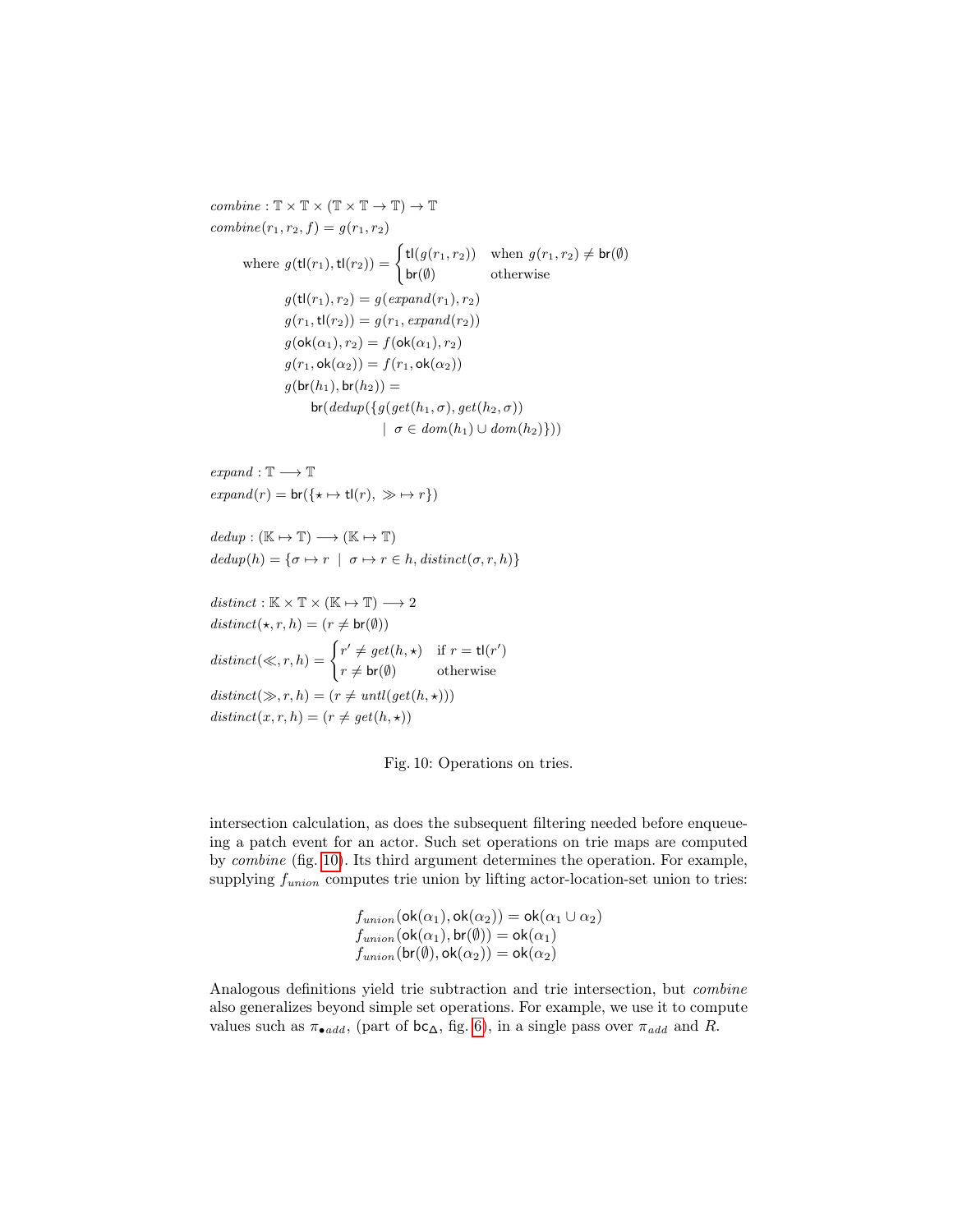Implementation of our tries and the functions operating upon them requires care. While the algorithms shown in figs. 9 and [10](#page-17-0) are correct, an implementation must apply three important optimizations, not [sho](#page-25-6)wn here for lack of space, to be performant. First, *combine's g* must, if possible, avoid iterating over both  $h_1$ and  $h_2$  when its two arguments are both br. For most applications of *combine*, g treats the larger of the two as a base against which the smaller of the two is applied. Second, efficient implementation of distinct from fig. 10 relies on cheaply testing equality between tries. To address this, we hash-cons [10] to force pointer-equality to hold exactly when set equality holds for our tries. Finally, we use smart constructors extensively to enforce invariants that would otherwise be distributed throughout the codebase.

## <span id="page-18-0"></span>4 Pragmatics of SYNDICATE's Performance

While the unicast, address-based routing of Actors makes an efficient implementation straightforward, Syndicate's multicast messages place new demands on implementations. Furthermore, Syndicate offers communication via assertions, and in order to provide a usable service we must discover the boundaries of acceptable performance for this new medium.

#### 4.1 Reasoning about Routing Time and Delivery Time

For messaging protocols using address-based routing, computation of the set of recipients ("routing") should take time in  $O(|address|)$ . More general messaging protocols effectively use more of each message as address information. In such cases, routing time should be bounded by  $O(|\text{message}|)$ . In either case, noting that  $|address| \leq |message|$ , delivery to all *n* interested recipients ("delivery") should take time in  $O(n)$ , for  $O(|\text{message}| + n)$  overall processing time. Actorstyle unicast messaging is then a special case, where the address is the target process ID, the size of the message body is irrelevant, and  $n = 1$ .

Communication via assertions happens through state change notifications. Programmers might reasonably expect that routing time should be bounded by the number of assertions in each notification, which is why the incremental semantics using patches instead of full sets is so important. A complication arises, however, when one considers that patches written using wildcards refer to infinite sets of assertions. Our trie-based representation of assertion sets takes care to represent such infinite sets tractably, but the programmer cannot assume a routing time bounded by the size of the repres[ent](#page-17-0)ation of the notification. To see this, consider that asserting  $\star$  forces a traversal of the entirety of the ?-prefixed portion of the dataspace to discover every active interest.

Fortunately, routing time can be bounded by the size of the representation of the intersection of the patch being processed with the dataspace itself. When processing a patch  $\frac{\pi_{add}}{\pi_{del}}$  to a dataspace R, our function *combine* (fig. 10) explores R only along paths that are in  $\pi_{add}$  or  $\pi_{del}$ . When reasoning about routing time, therefore, programmers must set their expectations based on both the patches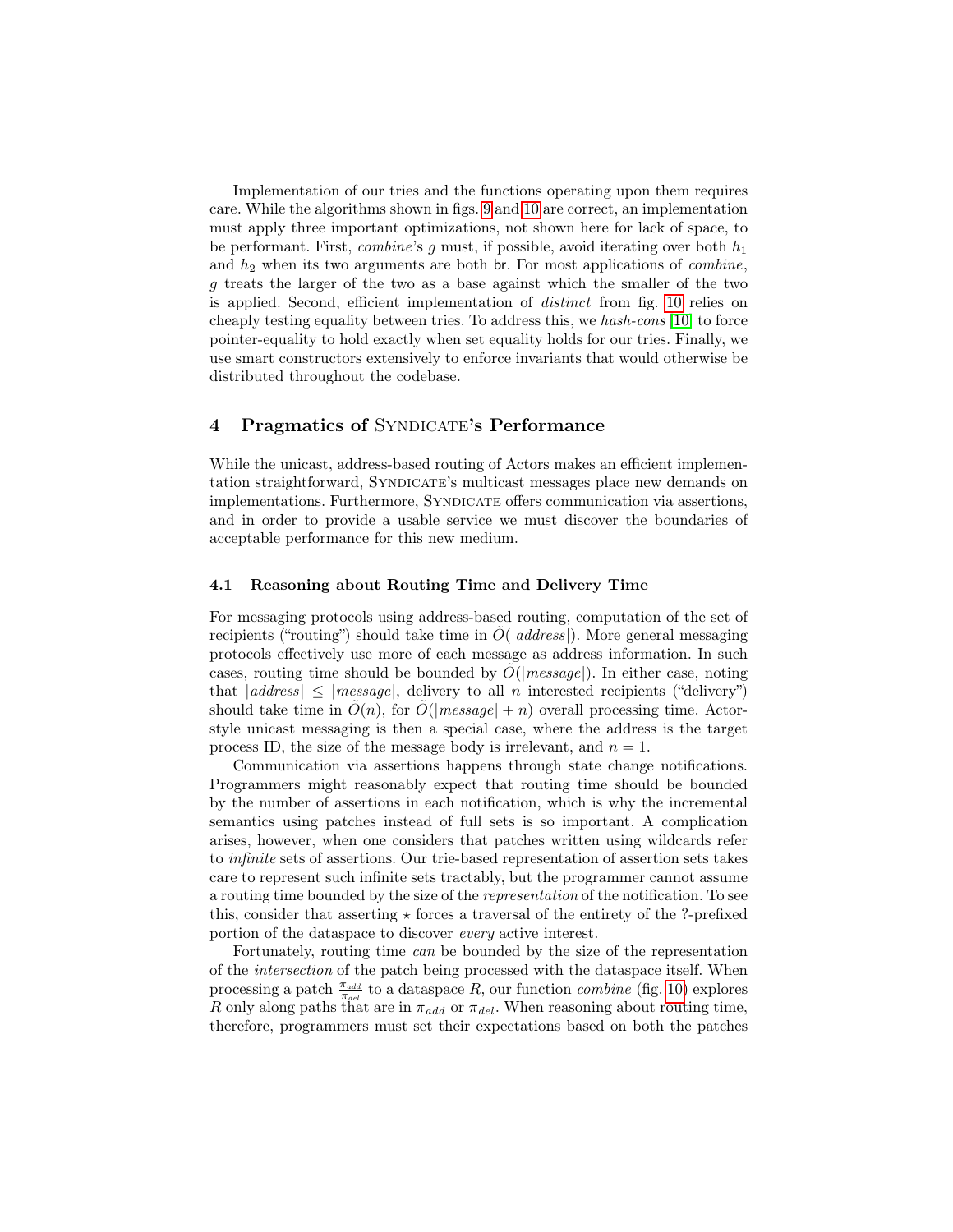<span id="page-19-0"></span>

Fig. 11: Message Routing and Delivery Latencies,  $\sec/\text{msg}$  vs.  $k$ 

being issued and the assertions established in the environment to be modified by each patch. After routing has identified the  $n$  actors to receive state change notifications, the associated delivery time is in  $\tilde{O}(n)$ , just as for messages.

### 4.2 Measuring SYNDICATE Performance

Notwithstanding the remarks above, we cannot yet make precise statements about complexity bounds on routing and delivery costs in SYNDICATE. The difficulty is the complex interaction between the protocol chosen by the SYNDICATE programmer and the data structures and algorithms used to represent and manipulate assertion sets in the SYNDICATE implementation.

We can, however, measure the performance of our Racket-based SYNDICATE implementation on representative protocols. For example, we expect that:

- 1. simple actor-style unicast messaging performs in  $O(1)$ ;
- 2. multicast messaging performs within  $\tilde{O}(|\text{message}| + n);$
- 3. state change notification performance can be understood; and
- 4. Syndicate programs can smoothly interoperate with the "real world."

Unicast Messaging. We demonstrate a unicast, actor-like protocol using a simple "ping-pong" program. The program starts  $k$  actors in a single SYNDICATE network, with the *i*th peer asserting the subscription ?( $\text{ping}, \star, i$ ). When it receives a message (ping, *j*, *i*), it replies by sending (ping, *i*, *j*). Once all k peers have started, a final process numbered  $k + 1$  starts and exchanges messages with one of the others until ten seconds have elapsed. It then records the overall mean message delivery latency.

Fig. 11a shows message latency as a function of the number of actors. Each point along the x-axis corresponds to a co[mple](#page-19-0)te run with a specific value for  $k$ . It confirms that, as expected, total routing and delivery latency is roughly  $O(1)$ .

Broadcast Messaging. To analyze the behavior of broadcasting, we measure a variation on the "ping-pong" program which broadcasts each ping to all  $k$  participants. Each *sent* message results in  $k$  delivered messages. Fig. 11b shows mean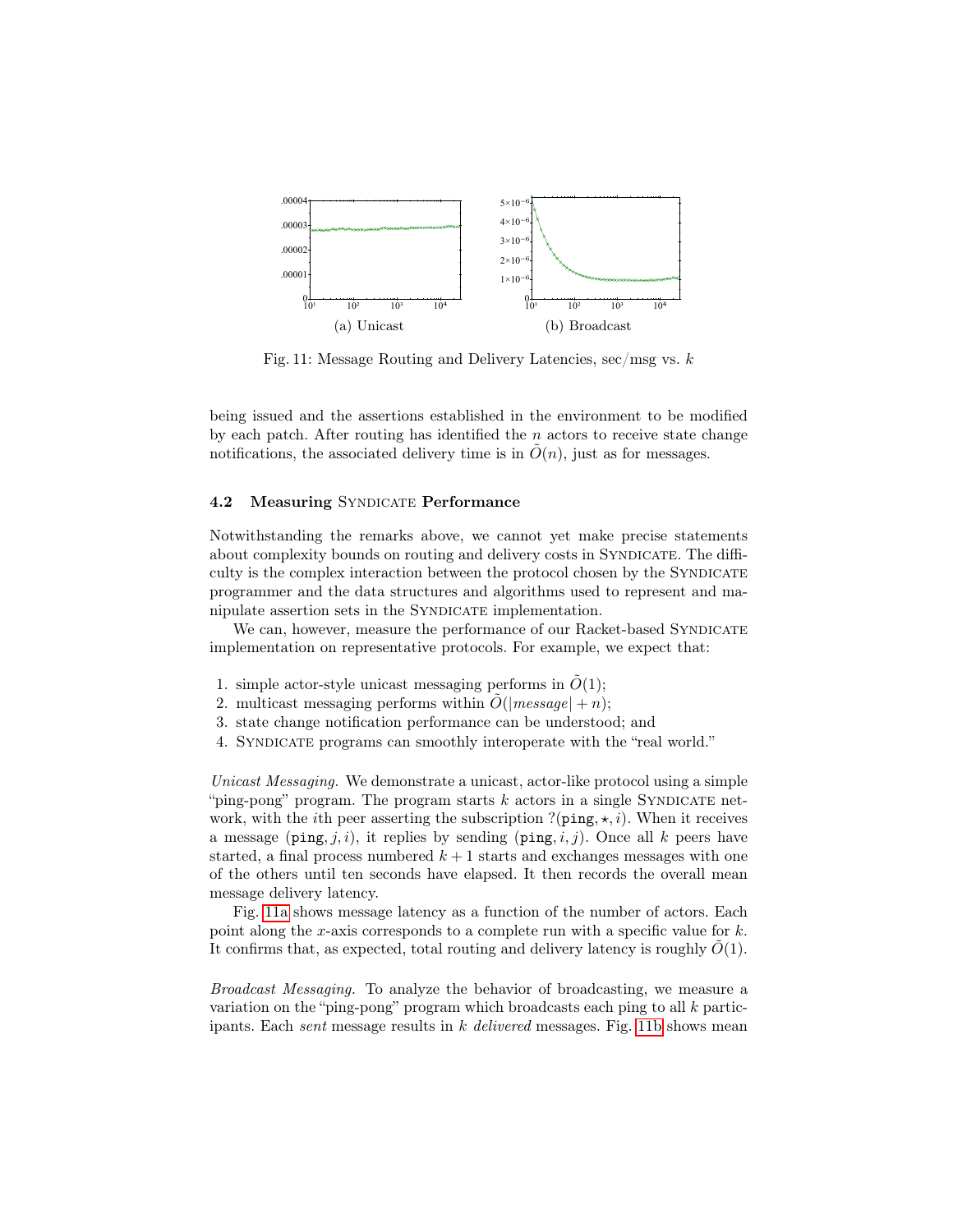<span id="page-20-0"></span>

Fig. 12: State Change Notification Cost,  $sec/notification$  vs.  $k$ 

latency of each delivery against  $k$ . This latency is comprised of a fixed perdelivery cost along with that delivery's share of a fixed per-transmission routing cost. In small groups, the fixed routing cost is divided among few actors, while in large groups it is divided among many, becoming an infinitesimal contributor to overall delivery latency. Latency of each delivery, then, is roughly  $\tilde{O}(\frac{1}{k}+1)$ . Aggregating to yield latency for each transmission gives  $\tilde{O}(1 + k)$ , as expected.

State Change Notifications. Protocols making use of state change notifications fall into one of two categories: either the number of assertions relevant to an actor's interests depends on the number of actors in the group, or it does not. Hence, we measure one of each kind of protocol.

The first program uses a protocol with assertion sets independent of group size. A single "publishing" actor asserts the set  $\{A\}$ , a single atom, and k "subscribers" are started, each asserting  $\{?A\}$ . Exactly k patch events  $\frac{\{A\}}{\emptyset}$  are delivered. Each event has constant, small size, no matter the value of k.

The second program demonstrates a protocol sensitive to group size, akin to a "chatroom" protocol. The program starts  $k$  "peer" actors in total. The *i*th peer asserts a patch containing both (presence, i) and ?(presence,  $\star$ ). It thereby informs peers of its own existence while observing the presence of every other actor in the network. Consequently, it initially receives a patch indicating its own presence along with that of the  $i - 1$  $i - 1$  previously-started peers, followed by  $k - i - 1$  patches, one at a time as each subsequently-arriving peer starts up.

Measuring the time-to-inertness of differently-sized examples of each program and dividing by the number of state change notification events delivered shows that in both cases the processing required to compute and deliver each state change notification is roughly constant even as  $k$  varies (fig. 12).

Communication with the Outside World An implementation of a TCP/IP "echo" service validates our claim that SYNDICATE can effectively structure a concurrent program that interacts with the wider world, because this service is a typical representative of many network server applications.

A "driver" actor provides a pure SYNDICATE interface to socket functionality. A new connection is signalled by a new assertion. The program responds by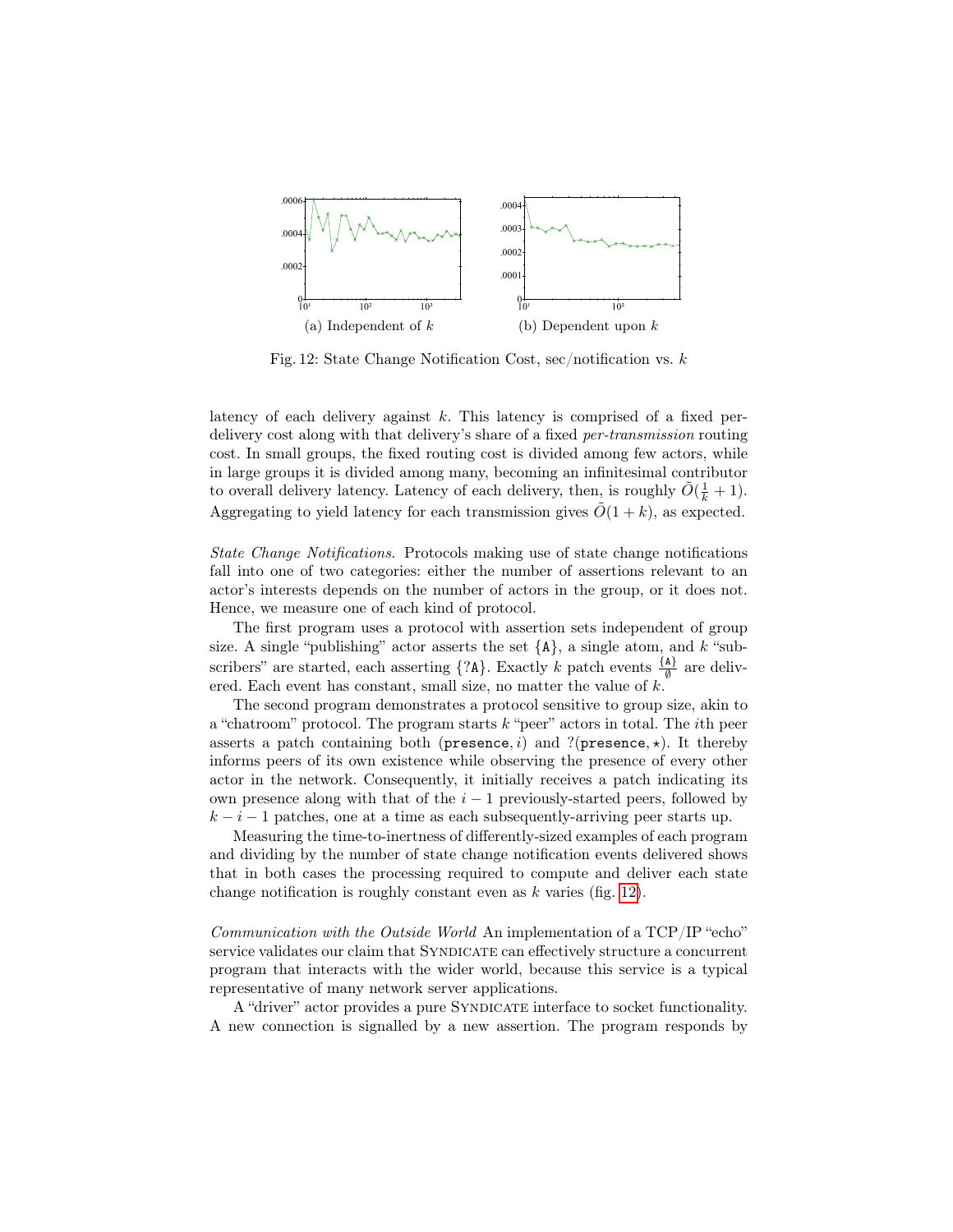<span id="page-21-1"></span>

Fig. 13: Marginal cost of additional connections, sec/conn. vs.  $k$ 

spawning an actor for the connection. When the connection closes, the "driver" retracts the assertion, and the per-connection actor reacts by terminating.

The scal[abili](#page-21-1)ty of the server is demonstrated by gradually ramping up the number of active connections. Our client program alternates between adding new connections and performing work spread evenly across all open connections. During each connection-opening phase, it computes the mean per-connection time taken for the server to become ready for work again after handling the batch of added connections. Fig. 13 plots the value of  $k$ , the total number of connections at the end of a phase, on the (logarithmic) x-axis; on the y-axis, it records mean seconds taken for the server to handle each new arrival. The marginal cost of each additional connection [rem](#page-25-7)ains essentially constant and [s](#page-25-8)mall, though the results are noisy and subject to GC effects.

## <span id="page-21-0"></span>5 Pragmatics of SYNDICATE Programming

Syndicate's networks support both publish-subscribe interaction [5] and continuous queries [11,[12\] o](#page-22-0)ver dataspaces. To demonstrate the benefits of this dual arrangement, we report highlights of Racket and Javascript SYNDICATE implementations of two new case studies: a rudimentary TCP/IP stack and a GUIbased text entry widget, respectively.

 $TCP/IP Stack.$  Our  $TCP/IP stack$  (fig. 14) is structured similarly to a traditional operating system, with "kernel" services available in an outermost layer and each application running in its own nested network. Applications thus remain isolated by default, able to access Ethernet, IP, or TCP services on demand, and able to interact with peers via the Kernel-layer network as they see fit.

Our demo configuration includes a simple "hit counter" single-page HTTP application, a TCP/IP-based chat server, and a simple UDP packet echo server. The code for the chat server was originally written as a standalone program using a Syndicate interface to the kernel's TCP/IP stack. It needed nothing more than a change of environment to run against our stack, since our stack shares its protocol of assertions and messages with the SYNDICATE kernel interface.

Placing configuration information in the shared dataspace encourages a design that automatically adapts as the configuration changes. Actors receive their initial configuration settings through the same mechanism that informs them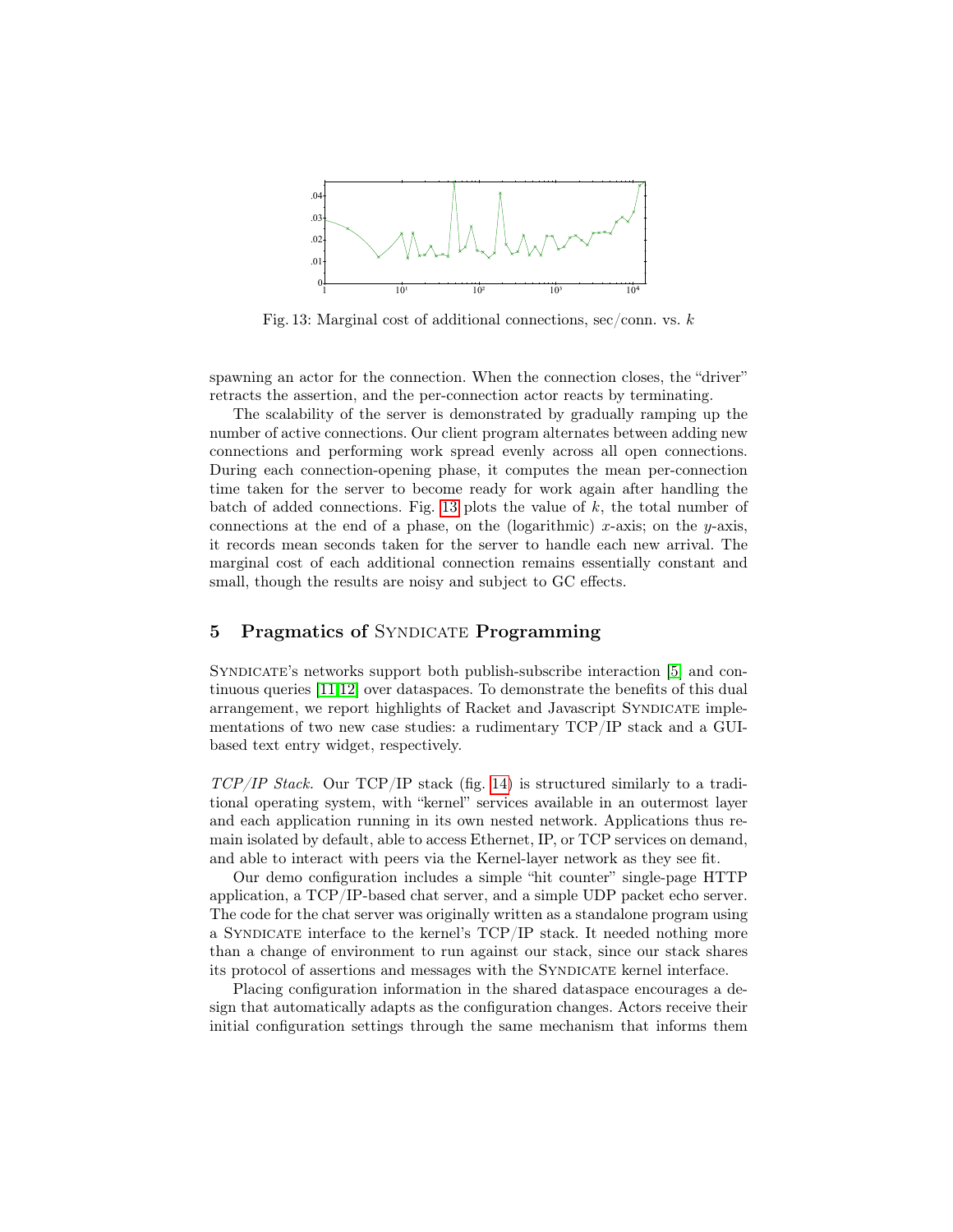<span id="page-22-0"></span>

Fig. 14: Layering of TCP/IP Stack Implementation

of later updates. For example, the IP routing table is configured by placing an assertion for each route into the Kernel-layer network. An assertion such as

#### (gateway, 0.0.0.0/0, 192.168.1.1, wlan0)

specifies a default route via gateway 192.168.1.1 over ethernet interface wlan0. IP interfaces self-configure in response to such assertions. An actor is spawned for each interface. Each such actor asserts a tuple announcing its own existence. The ARP implementation responds to these, using a demand-matcher to spawn an ARP driver instance for each announced interface. If a route is removed, the corresponding IP interface actor reacts by terminating. Its assertions are removed, causing termination of the matching ARP driver instance in turn.

Each ARP driver instance maintains a cache of mappings between IP addresses and Ethernet MAC addresses, which it publishes into the shared dataspace. Actors forwarding IP datagrams query the shared dataspace to discover the MAC address for the next hop by asserting a new interest. For example, ?(arpQuery, 10.2.3.4, $\star$ ) requests the MAC address associated with IP address 10.2.3.4. When the ARP driver sees a query for an IP address not in the cache, it sends ARP packets to discover the needed information and asserts results into the dataspace as they arrive. Thus, if  $10.2.3.4$  is at MAC address m,  $(\text{arpQuery}, 10.2.3.4, m)$  is ultimately asserted, and the forwarding actor can address its Ethernet packet. The idea is general; a similar protocol could be used to proxy queries and cache query results for a relational database.

Assertions in shared dataspaces can be used to represent resource demand and supply. We have already seen how the IP and ARP drivers spawn actors in response to demand for their services. Another example is found in the port allocation services that manage TCP and UDP port numbers. Each established TCP or UDP endpoint claims its port via assertion, and the allocation services monitor such assertions in order to avoid collisions and reclaim released ports.

Finally, assertions can be used [to s](#page-25-9)olve startup orderi[ng](#page-25-10) problems and arrange for the clean shutdown of services. Several actors must coordinate to produce a complete, working IP interface. Each asserts its readiness to the next in line via a tuple declaring the fact. Any actor depending on service X can simply monitor the dataspace for assertions of the form "service  $X$  is ready" before publishing its own readiness. By contrast, languages such as Java [13, §12.4] and  $C_{++}$  [14,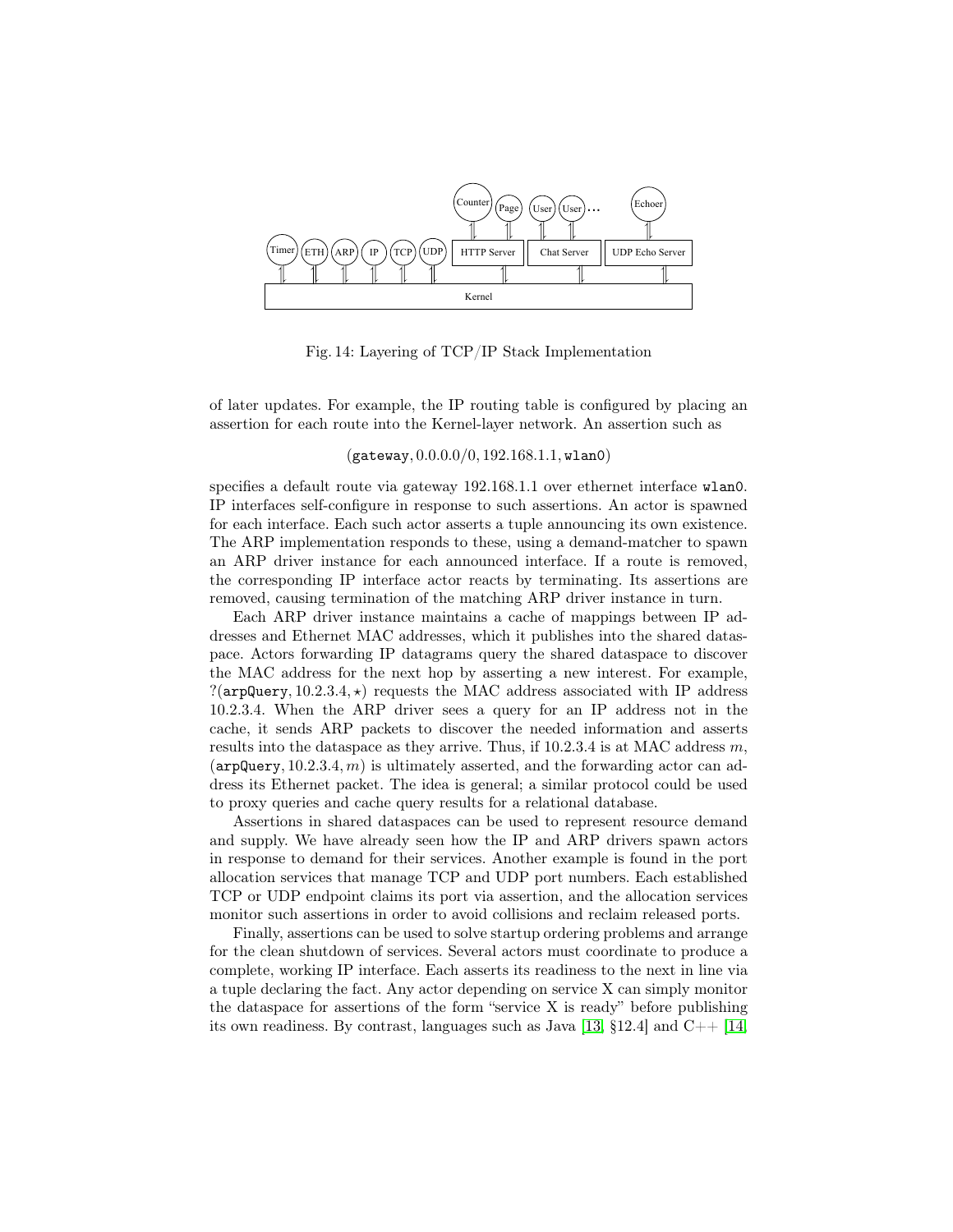§3.6.2] solve their static initializer ordering problems via complex ad-hoc rules, which sometimes leave ordering unspecified.

Text Entry Widget. Following Samimi [15], we constructed a simple text entry GUI control. Samimi's design proceeds in two stages. In the first, it calls for two components: one representing the model of a text field, including its contents and cursor position, and one acting as the view, responsible for drawing the widget and interpreting keystrokes. In the second stage, a search component is added, responsible for searching the current content of the model for a pattern and collaborating with the view to highlight the results.

Our browser-hosted solution naturally has an actor for each of the three components. The model actor maintains the current contents and cursor position as assertions in the shared dataspace. The view actor observes these assertions and, when they change, updates the display. It also subscribes to keystroke events and translates them into messages understandable to the model actor. The addition of the search actor necessitates no changes to the model actor. The search actor observes the assertion of the current content of the field in the same way the view actor does. If it finds a matching substring, it asserts this fact. The view actor must obse[rve](#page-25-0) these assertions and highlight any corresponding portion [of](#page-25-11) [tex](#page-25-12)[t.](#page-25-13)

## 6 Related Wor[k](#page-26-0)

Syndicate draws directly on Network Calculus [2], which, in turn, has borrowed elements from Actor models [16,17,18], process calculi [19,20,21,22,23], and actor languages such as Erlang [7], Scala [24], E [25] and AmbientTalk [26].

This work makes a new connection to shared-dataspace coordination models [27], incl[ud](#page-1-0)ing languages such as Linda [28] and Concurrent ML (CML) [29]. Linda's tuplespac[es c](#page-26-1)orrespond to SYNDICATE's dataspaces, but Linda is "generative," meaning that its tuples take on independent existence once created. Syndicate's assertions [inst](#page-26-2)ead exist o[nly](#page-26-3) as long as some actor continues to assert them, which provides a [nat](#page-26-4)ural mechanism for managing resources and dealing with partial failures (sec. 2). Linda research on failure-handling focuses mostly on atomicity and transactions [30], though Rowstron introduces agent wills [31] and uses them to build a fault-tolerance mechanism. Turning to multiple tuplespaces, th[e L](#page-25-2)inda variants KLAIM [32] and LIME [33] offer multiple spaces and different forms of mobility. Papadopoulos [34] surveys the many other variations; Syndicate's non-mobile, hierarchical, nameless actors and networks occupy a hitherto unexplored point in this design space.

CML [29,35] is a combinator language for coordinating I/O and concurrency, available in SML/NJ and Racket [4, version 6.2.1, §11.2.1]. CML uses synchronous channels to coordinate preemptively-scheduled threads in a sharedmemory environment. Like SYNDICATE, CML treats  $I/O$ , communication, and synchronization uniformly. In contrast to SYNDICATE, CML is at heart transactional. Where CML relies on garbage collection of threads and explicit "abort"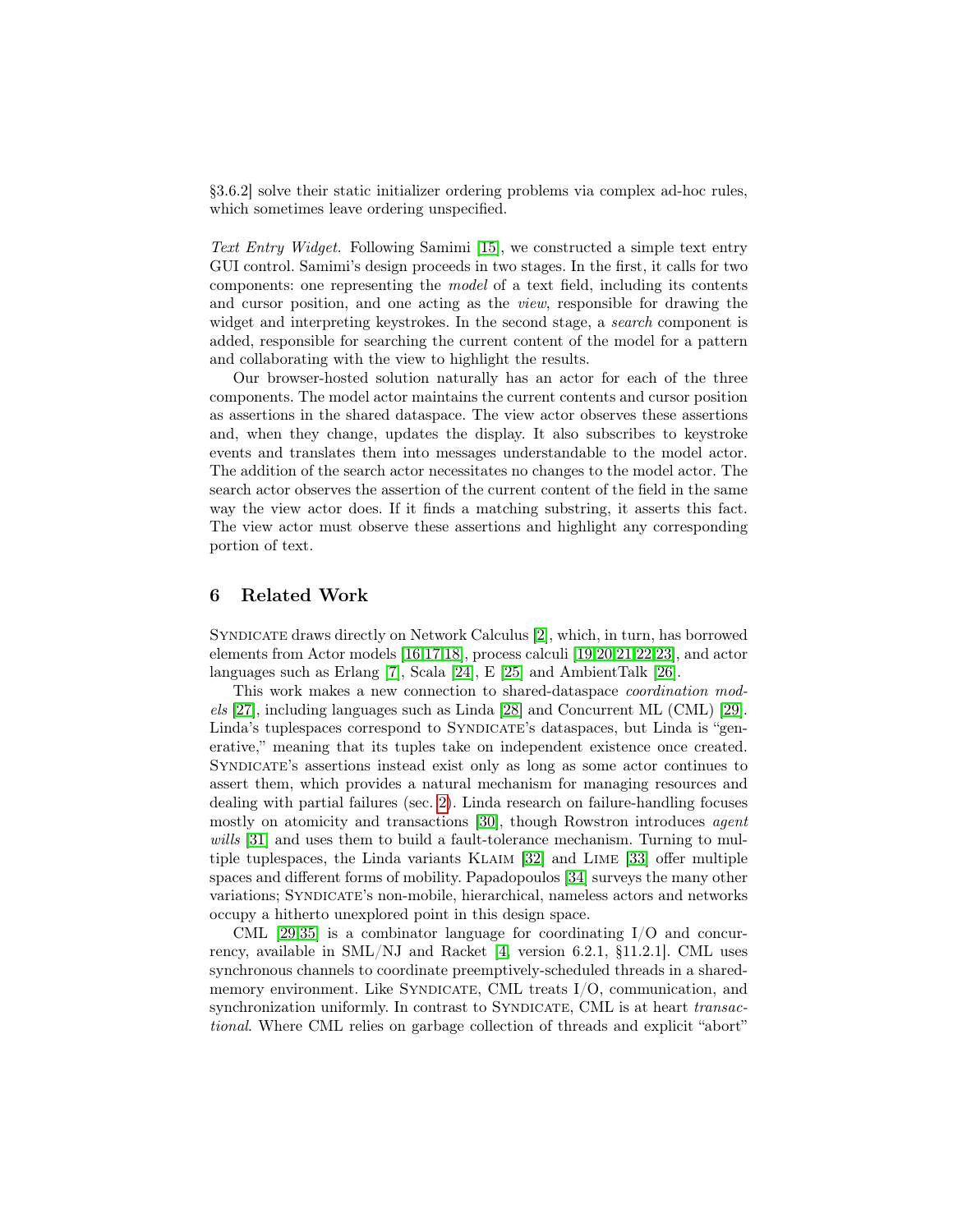handlers to release resources involved in rolled-back transactions, SYNDICATE monitors assertions of interest to detect situations when a counterparty is no longer interested in the outcome of a particula[r ac](#page-26-5)tion. CML's threads inhabit a single, unstructured shared-memory space; it has no [e](#page-25-7)[quiv](#page-26-6)alent of SYNDICATE's process isolation and layered media.

The routing problem faced by SYNDICATE is a recurring challenge in networking, distributed systems, and coordination languages. Tries matching prefixes of flat data find frequent application in IP datagram routing [36] and are also used for topic-matching in indu[stri](#page-26-7)al publish-subscribe middleware [5,37]. We do not know of any other uses of tries exploiting visibly-pushdown languages [9,38] (VPLs) for simultaneously evaluating multiple patterns over semistructured data (such as the language of our assertions), though Mozafari et al. [39] c[omp](#page-26-8)ile single XPath queries into NFAs using VPLs in a complex event processing setting. A cousin to our technique is YFilter [40], which uses tries to aggregate multiple XPath queries into a single NFA for routing XML documents to collections of subscriptions. Depth in their tries corresponds to depth in the XML document; depth in ours, to position in the input tree. More closely related are the tries of Hinze [41], keyed by type-directed preorder readings of tree-shaped values. Hinze's tries rely on types and lack wildcards.

## 7 Conclusion

Programmers constantly invent and re-invent design patterns that help them address the lack of coordination mechanisms in their chosen languages. Even the most recent implementations of actors fail to integrate the observer pattern, conversations among groups of actors, and partial failure recovery. Instead programmers fake these using administrative actors and brittle work-arounds.

Syndicate provides a blueprint for eliminating these problems once and for all. Its shared dataspace directly provides the observer pattern and simultaneously enables clearly delimited conversations; data sharing automatically takes care of failures. Our incremental semantics for SYNDICATE explains how to implement the language in a uniformly efficient, scalable way.

Acknowledgements This work was supported in part by the DARPA CRASH program and several NSF grants. The authors would like to thank the anonymous reviewers for their suggestions, which greatly improved this paper. In addition, we thank Sam Tobin-Hochstadt and Sam Caldwell as well as the participants of [NU PLT's coffee round for their helpful fee](www.ccs.neu.edu/racket/pubs/#esop16-gjf)dback.

Resources Benchmarks, proof scripts, links to our implementations, and supplemental materials are available via

www.ccs.neu.edu/racket/pubs/#esop16-gjf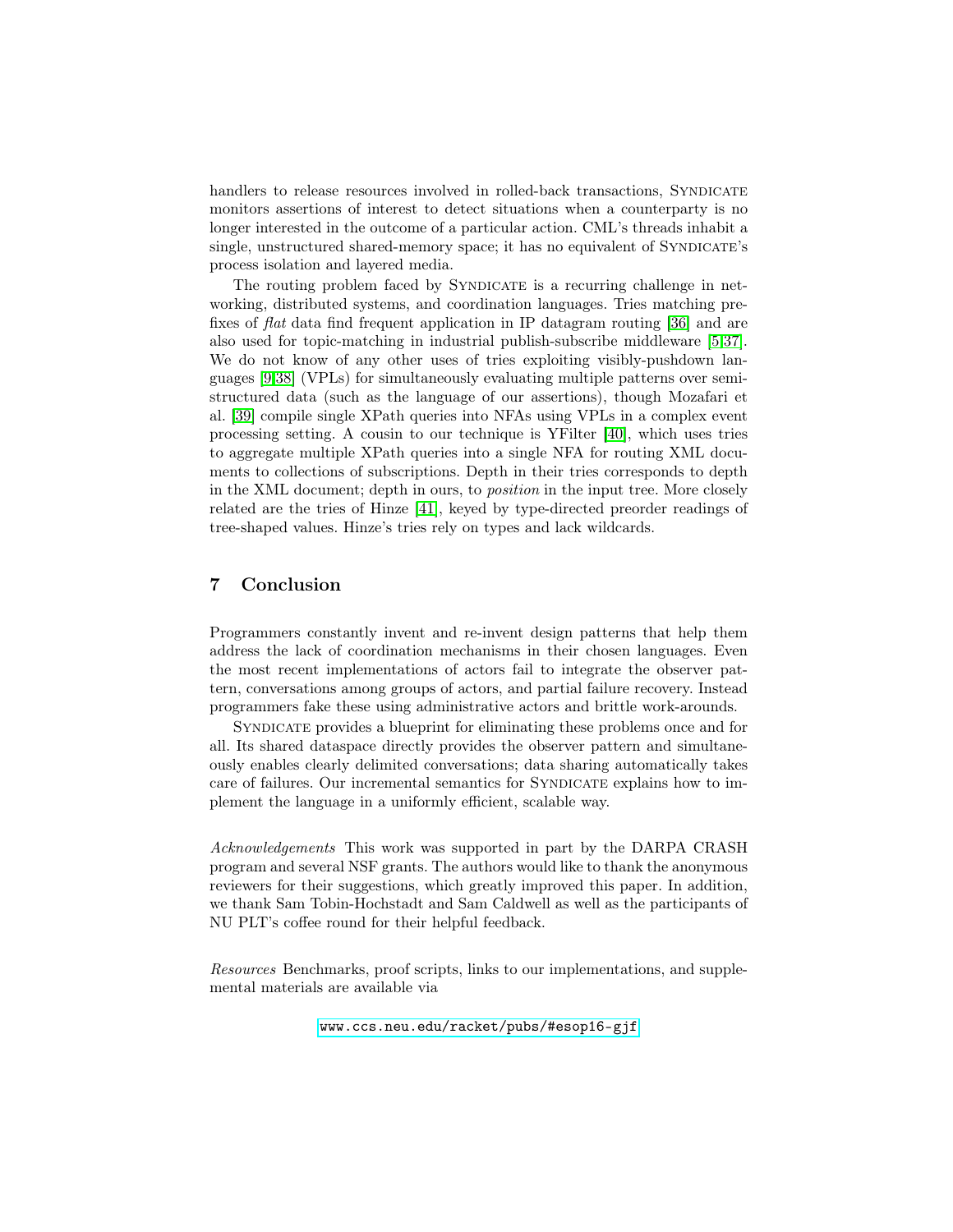## <span id="page-25-2"></span><span id="page-25-1"></span><span id="page-25-0"></span>References

- 1. Day, J.: Patterns in Network Architecture: A Return to Fundamentals. Prentice [Hall \(2008\)](http://racket-lang.org/tr1/)
- <span id="page-25-7"></span>2. Garnock-Jones, T., Tobin-Hochstadt, S., Felleisen, M.: The network as a language construct. In: European Symp. on Programming. (2014) 473–492
- <span id="page-25-3"></span>3. ECMA: ECMA-262: ECMAScript 2015 Language Specification. Sixth edn. Ecma International (2015)
- <span id="page-25-4"></span>4. Flatt, M., PLT: Reference: Racket. Technical Report PLT-TR-2010-1, PLT Inc. (2010) http://racket-lang.org/tr1/.
- <span id="page-25-5"></span>5. Eugster, P.T., Felber, P.A., Guerraoui, R., Kermarrec, A.M.: The many faces of publish/subscribe. ACM Comp. Surveys 35(2) (2003) 114–131
- 6. Love, R.: Kernel korner: Intro to inotify. Linux Journal (139) (2005)
- <span id="page-25-6"></span>7. Armstrong, J.: Making reliable distributed systems in the presence of software errors. PhD thesis, Royal Institute of Technology, Stockholm (2003)
- 8. Fredkin, E.: Trie memory. Comm. ACM 3(9) (September 1960) 490–499
- 9. Alur, R., Madhusudan, P.: Adding nesting structure to words. J. ACM 56(3) (May 2009) 16:1–16:43
- <span id="page-25-9"></span><span id="page-25-8"></span>10. Goubault, J.: Implementing functional languages with fast equality, sets and maps: an exercise in hash consing. Technical report, Bull S.A. Research Center (1994)
- <span id="page-25-10"></span>11. Terry, D., Goldberg, D., Nichols, D., Oki, B.: Continuous queries over append-only databases. ACM SIGMOD Record 21 (1992) 321–330
- 12. Babcock, B., Babu, S., Datar, M., Motwani, R., Widom, J.: Models and Issues in Data Stream Systems. In: S[ymp. on Principles of Databa](http://www.hesam.us/cs/cooplangs/textfield.pdf)se Systems, Madison, [Wisc](http://www.hesam.us/cs/cooplangs/textfield.pdf)onsin (2002)
- <span id="page-25-11"></span>13. Gosling, J., Joy, B., Steele, Jr., G.L., Bracha, G., Buckley, A.: The Java Language Specification, Java SE 7 Edition. Addison-Wesley Professional (2013)
- <span id="page-25-12"></span>14. ISO: ISO/IEC 14882:2011 Information technology — Programming languages — C++. International Organization for Standardization (2012)
- <span id="page-25-13"></span>15. Samimi, H.: A Distributed Text Field in Bloom (2013) http://www.hesam.us/cs/ cooplangs/textfield.pdf.
- 16. Agha, G.A., Mason, I.A., Smith, S.F., Talcott, C.L.: A foundation for Actor computation. J. Func. Prog. 7(1) (1997) 1–72
- 17. Callsen, C.J., Agha, G.: Open heterogeneous computing in ActorSpace. J. Parallel and Distributed Computing 21(3) (1994) 300–289
- 18. Varela, C.A., Agha, G.: A hierarchical model for coordination of concurrent activities. In: Intl. Conf. on Coordination Languages and Models. (1999) 166–182
- 19. Caires, L., Vieira, H.T.: Analysis of service oriented software systems with the Conversation Calculus. In: Seventh Intl. Conf. on Formal Aspects of Component Software. (2010) 6–33
- 20. Vieira, H.T., Caires, L., Seco, J.a.C.: The conversation calculus: A model of service oriented computation. In: European Symp. on Programming. (2008) 269–283
- 21. Cardelli, L., Gordon, A.D.: Mobile ambients. Theoretical Computer Science 240(1) (June 2000) 177–213
- 22. Fournet, C., Gonthier, G.: The Join Calculus: a language for distributed mobile programming. In: Applied Semantics: International Summer School. (2000)
- 23. Sangiorgi, D., Walker, D.: The Pi-Calculus: A Theory of Mobile Processes. Cambridge University Press (October 2003)
- 24. Haller, P., Odersky, M.: Scala Actors: Unifying thread-based and event-based programming. Theoretical Computer Science 410(2-3) (2009) 202–220